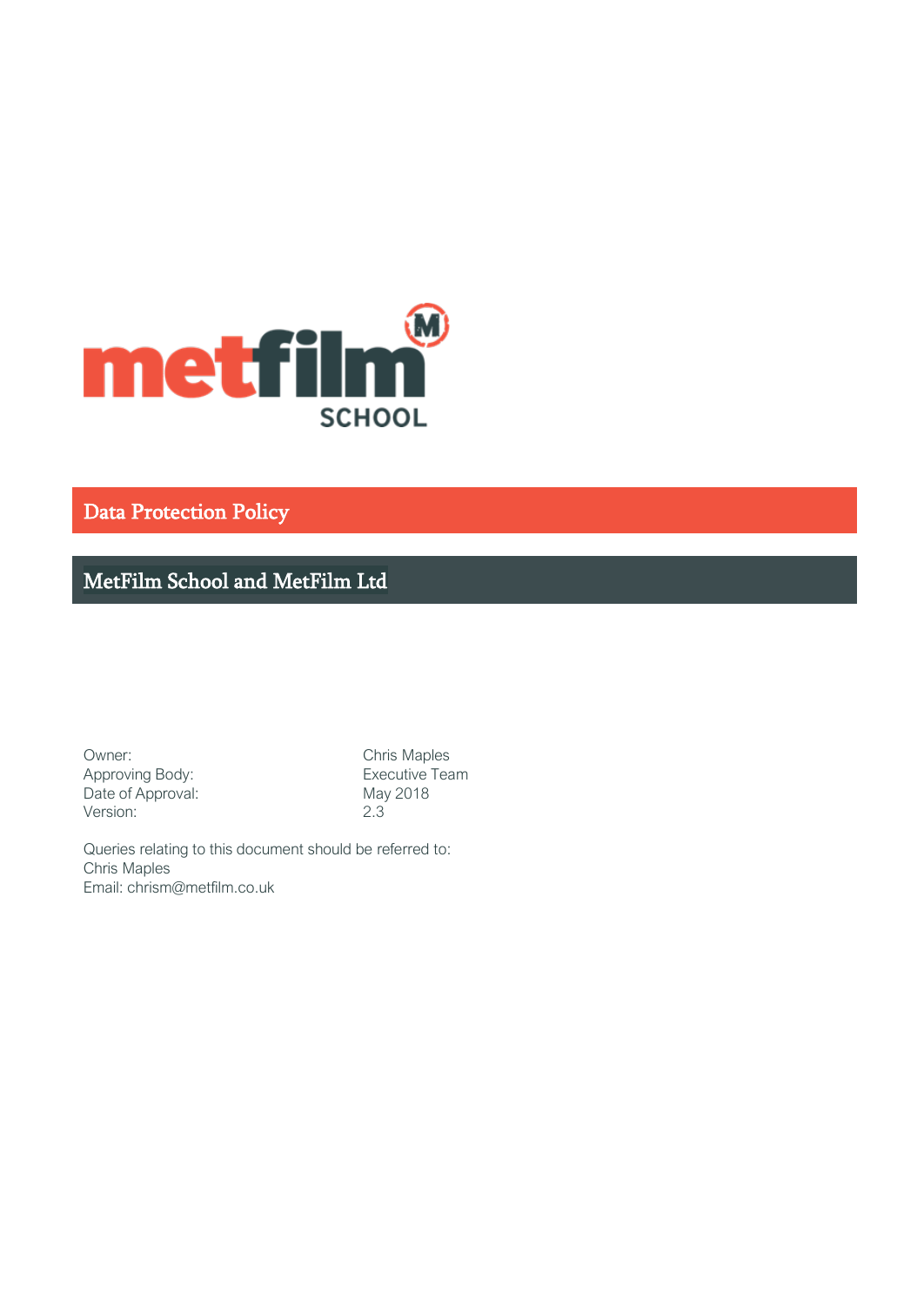# Table of Contents

| 1.  |  |
|-----|--|
| 2.  |  |
| 3.  |  |
| 4.  |  |
| 5.  |  |
| 6.  |  |
| 7.  |  |
| 8.  |  |
| 9.  |  |
| 10. |  |
| 11. |  |
| 12. |  |
| 13. |  |
| 14. |  |
| 15. |  |
| 16. |  |
| 17. |  |
| 18. |  |
| 19. |  |
| 20. |  |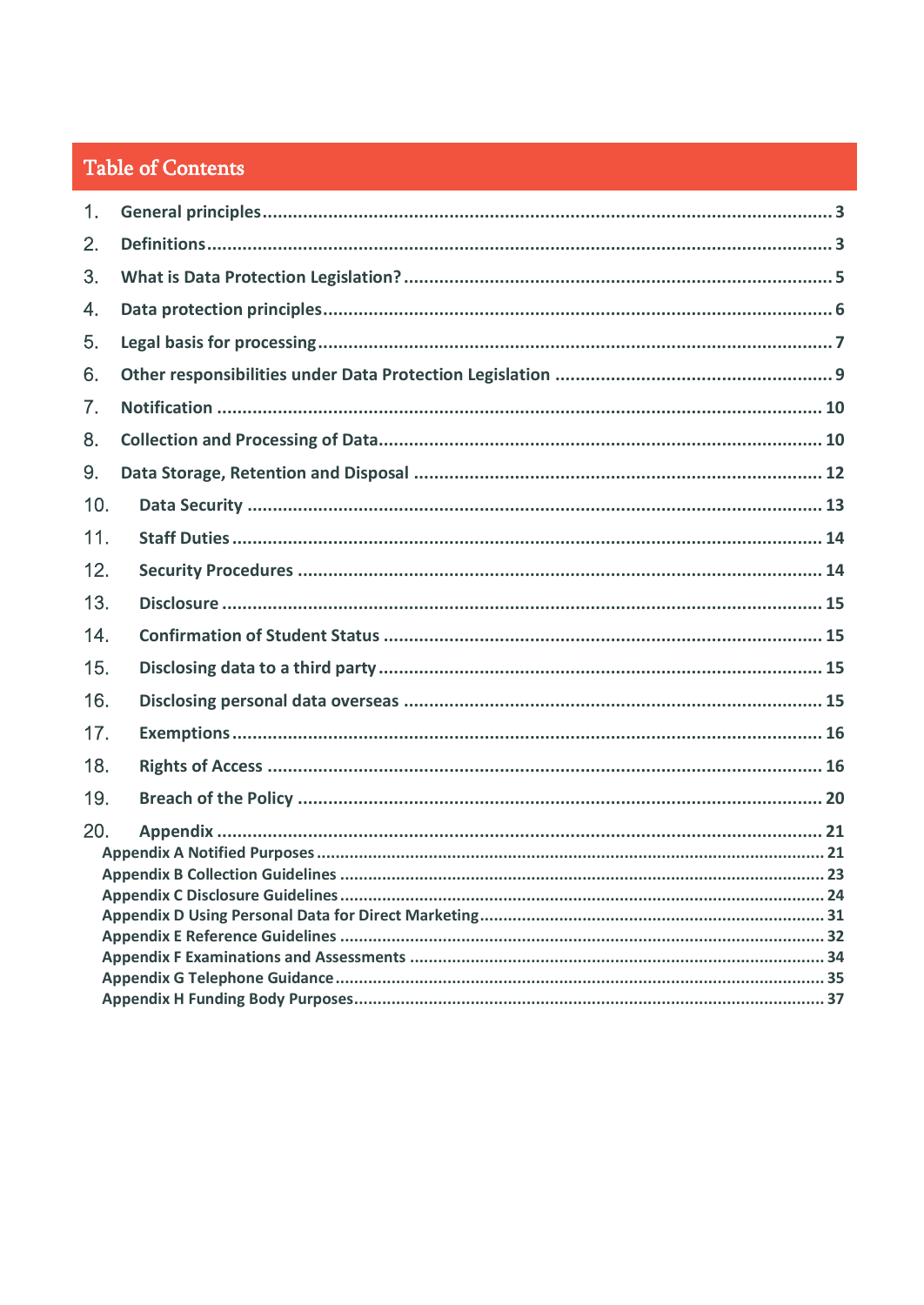# <span id="page-2-0"></span>1. General principles

- 1.1. MetFilm is committed to the protection of individuals' rights and privacy. This Policy has been developed to provide detailed guidance on the correct and lawful processing of personal data, to ensure that all staff, students and other workers who process personal data on behalf of MetFilm are doing so in accordance with all UK Data Protection Legislation.
- 1.2. The Policy applies to all staff, students, suppliers, and others with whom MetFilm has dealings.
- 1.3. A breach of the Data Protection Policy by members of staff or students will be considered as a disciplinary offence and will be dealt with in accordance with MetFilm's disciplinary procedures. In addition, a breach of the Policy may expose MetFilm and individual concerned to criminal or civil liabilities. In addition to any business liability, staff may also personally liable. Data subjects may also apply to court for compensation if they have suffered damage from such a loss.
- 1.4. MetFilm needs to process certain personal information about its staff (for example relating to recruitment and salary) and students (relating to the administration of courses of study, to record progress, to agree awards, to collect fees) in order to fulfil its purpose and to meet its legal obligations to funding bodies and the government.
- 1.5. The processing of personal information such as the collection, recording, use, and storage of personal information must be dealt with lawfully and correctly in accordance with all relevant UK regulations. All information containing personal data must be protected against unauthorised access, accidental loss or destruction, modification or disclosure.
- 1.6. MetFilm regards the lawful and correct treatment of personal information as important to its successful operation, and to maintain confidence between those with whom we deal and ourselves.

# <span id="page-2-1"></span>2. Definitions

- 2.1. Personal Data
	- 2.1.1. "Personal Data" means data relating to a living individual who can be identified: from that data; or from that data and other information which is in the possession of, or is likely to come into the possession of, the data controller.
	- 2.1.2. Personal data can be either factual (such as name, address, telephone, images and photographs) or an expression of opinion about the individual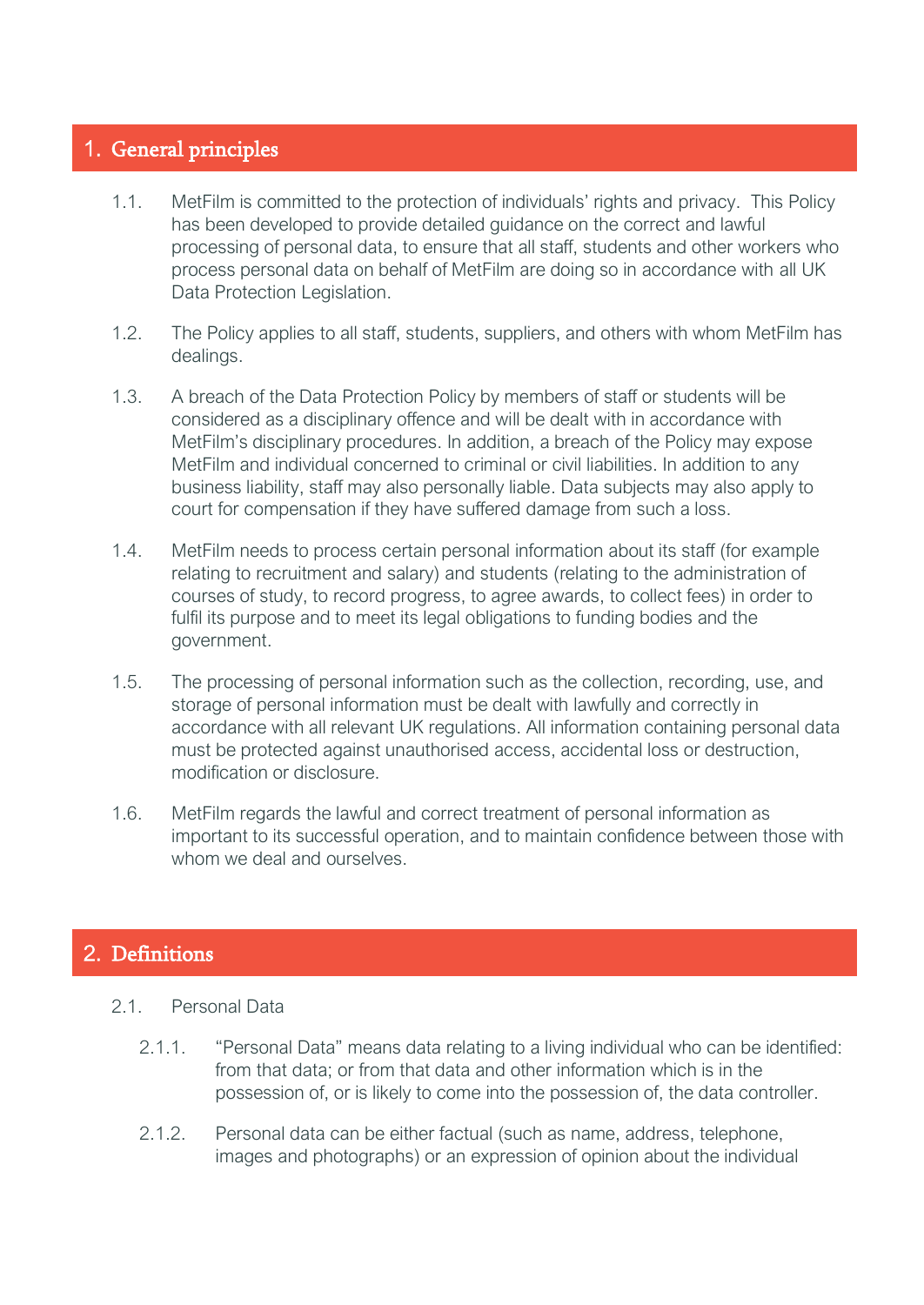(such as a performance appraisal or comments on scripts) including any intentions of the data controller or any other person in respect of that individual.

- 2.1.3. Personal data covers any information which relates to an individual in any format (written or oral). Examples include:
	- 2.1.3.1. a student or staff file
	- 2.1.3.2 an email about someone
	- 2.1.3.3. a post-it note with someone's name and telephone number
	- 2.1.3.4. Information provided orally about the student's personal circumstances.
- 2.2. Special Category Data
	- 2.2.1. "Special Category Data" consists of personal data relating to:
		- 2.2.1.1. ethnic origin,
		- 2.2.1.2. physical and mental health (including, for example, details of the reasons for an individual's sick leave),
		- 2.2.1.3. sex life,
		- 2.2.1.4. religion or belief,
		- 2.2.1.5. political opinion
		- 2.2.1.6. information relating to alleged or actual criminal offences
		- 2.2.1.7. Trade Union membership
		- 2.2.1.8. The more 'sensitive' the nature of the data the more securely it should be treated in terms of deciding whether it is necessary to obtain it, the method of obtaining it, whether to retain/disclose it and how to retain/disclose it.
- 2.3. Processing
	- 2.3.1. "Processing" means obtaining, recording, holding or adding to the information or data or carrying out any operation or set of operations on the information or data.
- 2.4. Data Subject
	- 2.4.1. "Data subject" means an individual who is the subject of the personal data.
- 2.5. Data Controller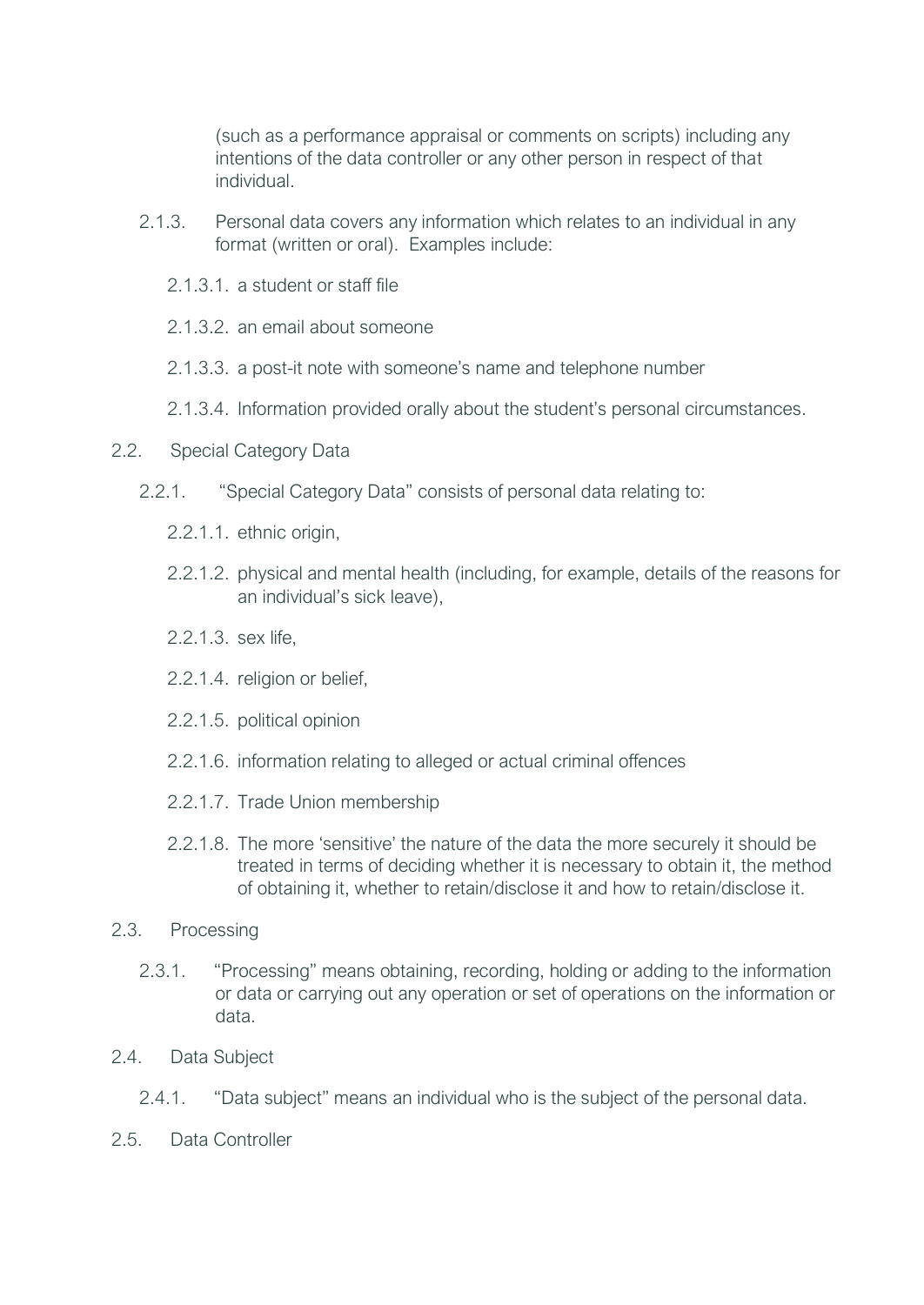- 2.5.1. "Data controller" means a person who or organisations which (either alone or jointly or in common with other persons/organisations) determines the purposes for which, and the manner in which, any personal data is processed. In this case, this means MetFilm or nominated individuals acting on behalf of and with the authority of MetFilm.
- 2.6. Data Processor
	- 2.6.1. "Data Processor" means any person (other than a member of staff) who processes data on behalf of MetFilm.
- 2.7. Information Commissioner
	- 2.7.1. The UK's independent body set up to uphold information rights
- 2.8. Staff
	- 2.8.1. Unless otherwise applicable, all references to staff include all current, past and prospective staff, full time, part time staff and Members of the Board of Governors as well as agency workers, temporary workers and contractors.
- 2.9. Students
	- 2.9.1. Unless otherwise applicable, all references to students include all current, past and prospective students, whether full-time or part-time.

# <span id="page-4-0"></span>3. What is Data Protection Legislation?

- 3.1. Data Protection Legislation sets out rules and standards for the use and handling ('processing') of information ('personal data') about living identifiable individuals ('data subjects') by organisations ('data controllers').
- 3.2. The law applies to organisations in all sectors, both public and private. It applies to all electronic records as well as many paper records. It doesn't apply to anonymous information or to information about the deceased.
- 3.3. Until 24 May 2018, the legislation in the UK is the Data Protection Act 1998 (DPA 1998). From 25 May 2018, this will be superseeded by the EU General Data Protection Regulation (GDPR), coupled with a new Data Protection Act that supplements the GDPR in specific ways. All of the legislation is based around the notions of principles, rights and accountability obligations. The legislation is regulated in the UK by the Information Commissioner's Office (ICO) as well as the courts.
- 3.4. Under the DPA 1998, MetFilm School Ltd and MetFilm School maintains data protection registrations (also known as a notification) with the ICO. This outlines, in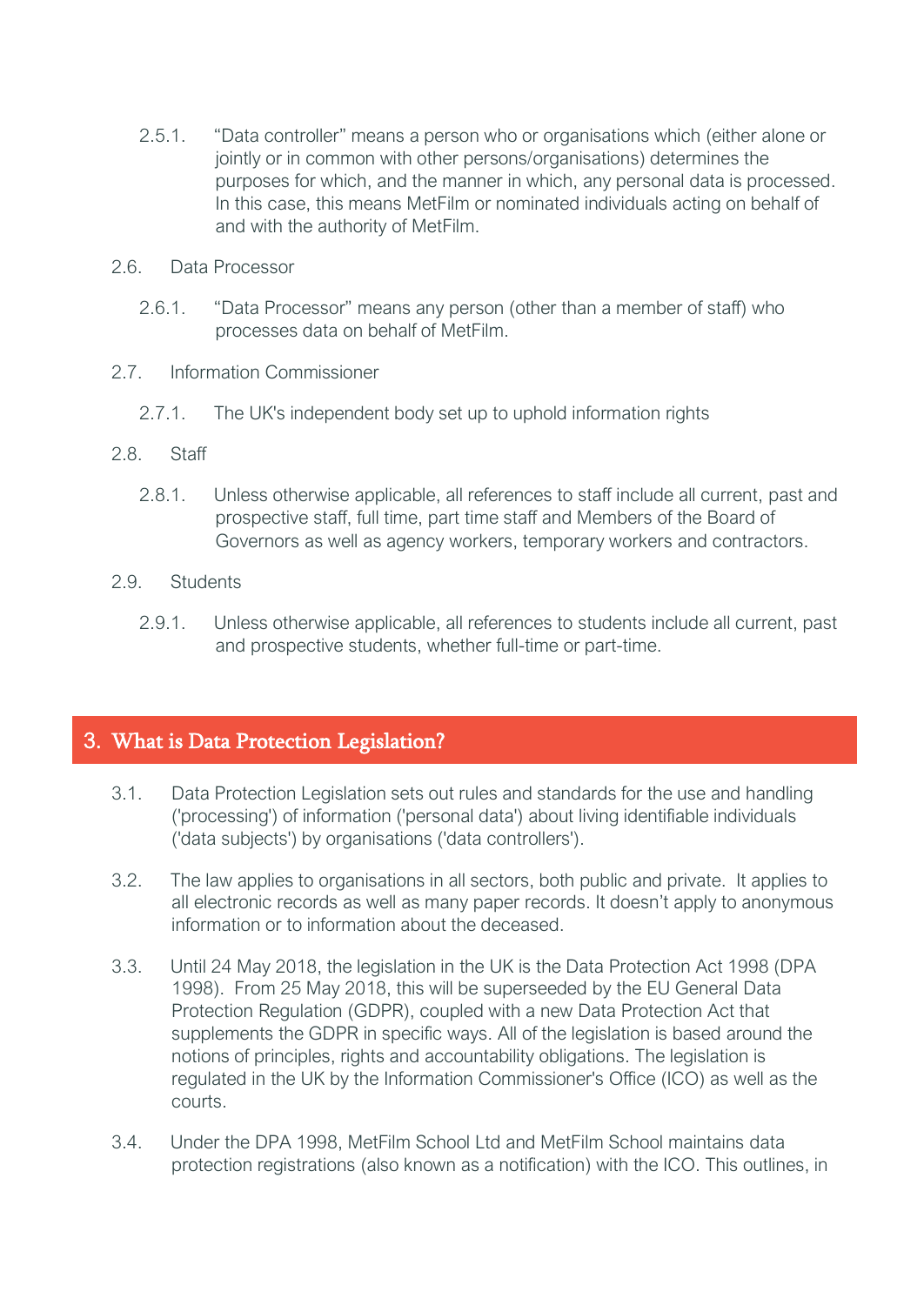very general terms, the personal data being processed by the respective companies.

- 3.5. The Act applies to any information about a living individual (e.g. students, staff members, etc.). Essentially, staff handling any information about people as part of their job will need to comply with Data Protection Legislation.
- 3.6. Our Data Protection Officer can be contacted at any time by emailing [data@metfilm.co.uk](mailto:data@metfilm.co.uk)

# <span id="page-5-0"></span>4. Data protection principles

- 4.1. Data Protection Legislation requires that personal data shall be:
	- 4.1.1. processed lawfully, fairly and in a transparent manner in relation to individuals;
	- 4.1.2. collected for specified, explicit and legitimate purposes and not further processed in a manner that is incompatible with those purposes; further processing for archiving purposes in the public interest, scientific or historical research purposes or statistical purposes shall not be considered to be incompatible with the initial purposes;
	- 4.1.3. adequate, relevant and limited to what is necessary in relation to the purposes for which they are processed;
	- 4.1.4. accurate and, where necessary, kept up to date; every reasonable step must be taken to ensure that personal data that are inaccurate, having regard to the purposes for which they are processed, are erased or rectified without delay;
	- 4.1.5. kept in a form which permits identification of data subjects for no longer than is necessary for the purposes for which the personal data are processed; personal data may be stored for longer periods insofar as the personal data will be processed solely for archiving purposes in the public interest, scientific or historical research purposes or statistical purposes subject to implementation of the appropriate technical and organisational measures required by the GDPR in order to safeguard the rights and freedoms of individuals; and
	- 4.1.6. processed in a manner that ensures appropriate security of the personal data, including protection against unauthorised or unlawful processing and against accidental loss, destruction or damage, using appropriate technical or organisational measures."
- 4.2. And requires that
	- 4.2.1. the controller shall be responsible for, and be able to demonstrate, compliance with the principles.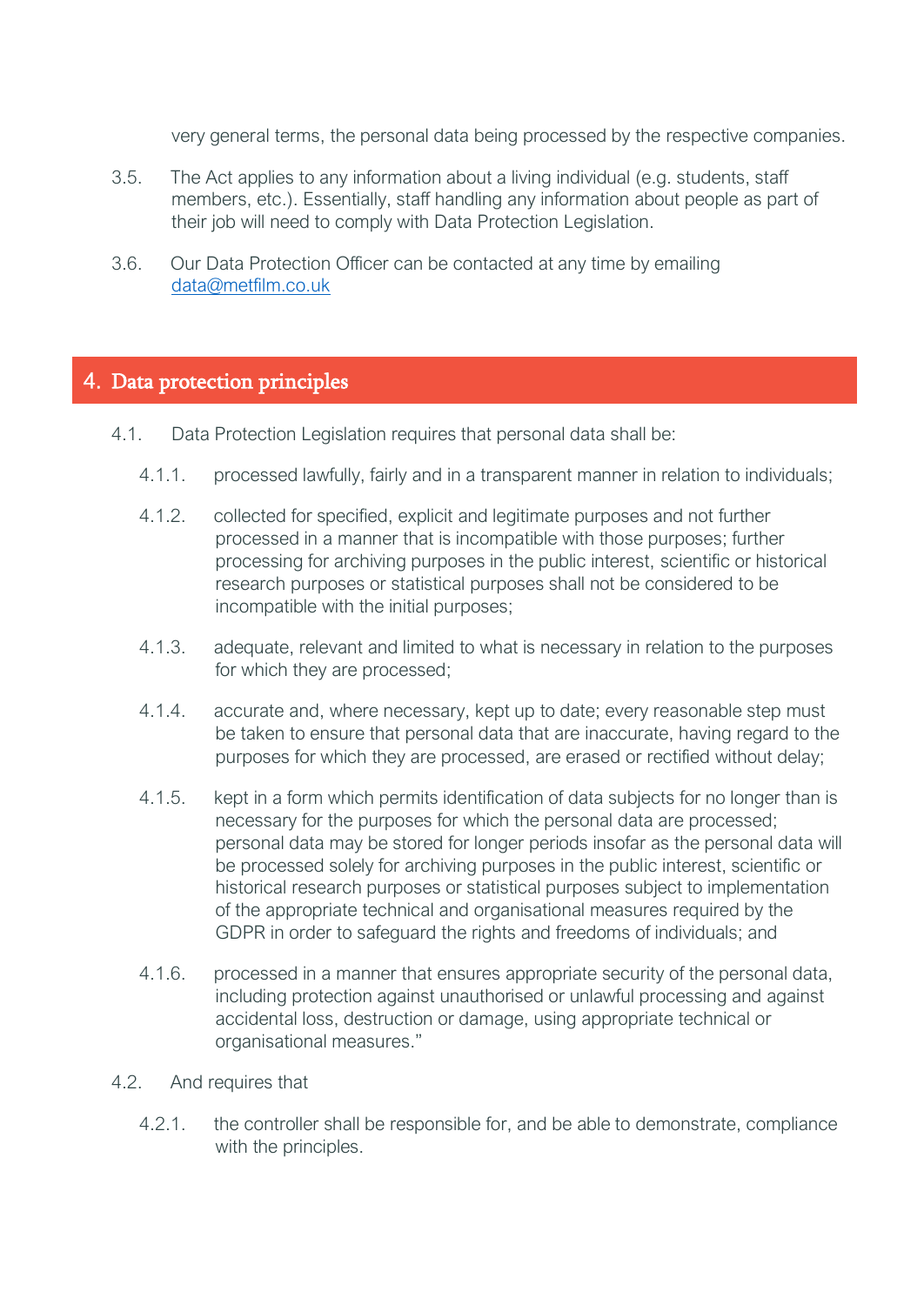# <span id="page-6-0"></span>5. Legal basis for processing

- 5.1. We must have a valid lawful basis in order to process personal data.
- 5.2. There are six available lawful bases for processing. No single basis is 'better' or more important than the others – which basis is most appropriate to use will depend on the purpose of data processing or collection and the relationship with the individual.
- 5.3. Most lawful bases require that processing is 'necessary'. If we can reasonably achieve the same purpose without the processing, we won't have a lawful basis.
- 5.4. We must determine our lawful basis before we begin processing, and we should document it. We should take care to get it right first time and we should not swap to a different lawful basis at a later date without good reason.
- 5.5. Our privacy notice should include our lawful basis for processing as well as the purposes of the processing.
- 5.6. If our purposes change, we may be able to continue processing under the original lawful basis if our new purpose is compatible with our initial purpose (unless our original lawful basis was consent)
- 5.7. If we are processing Special Category Data we need to identify both a lawful basis for general processing and an additional condition for processing this type of data.
- 5.8. If we are processing criminal conviction data or data about offences we need to identify both a lawful basis for general processing and an additional condition for processing this type of data.
- 5.9. The lawful bases for processing are set out in Article 6 of the GDPR. At least one of these must apply whenever we process personal data:
	- 5.9.1. Consent: the individual has given clear consent for us to process their personal data for a specific purpose.
	- 5.9.2. Contract: the processing is necessary for a contract we have with the individual, or because they have asked us to take specific steps before entering into a contract.
	- 5.9.3. Legal obligation: the processing is necessary for us to comply with the law (not including contractual obligations).
	- 5.9.4. Vital interests: the processing is necessary to protect someone's life.
	- 5.9.5. Public task: the processing is necessary for us to perform a task in the public interest or for our official functions, and the task or function has a clear basis in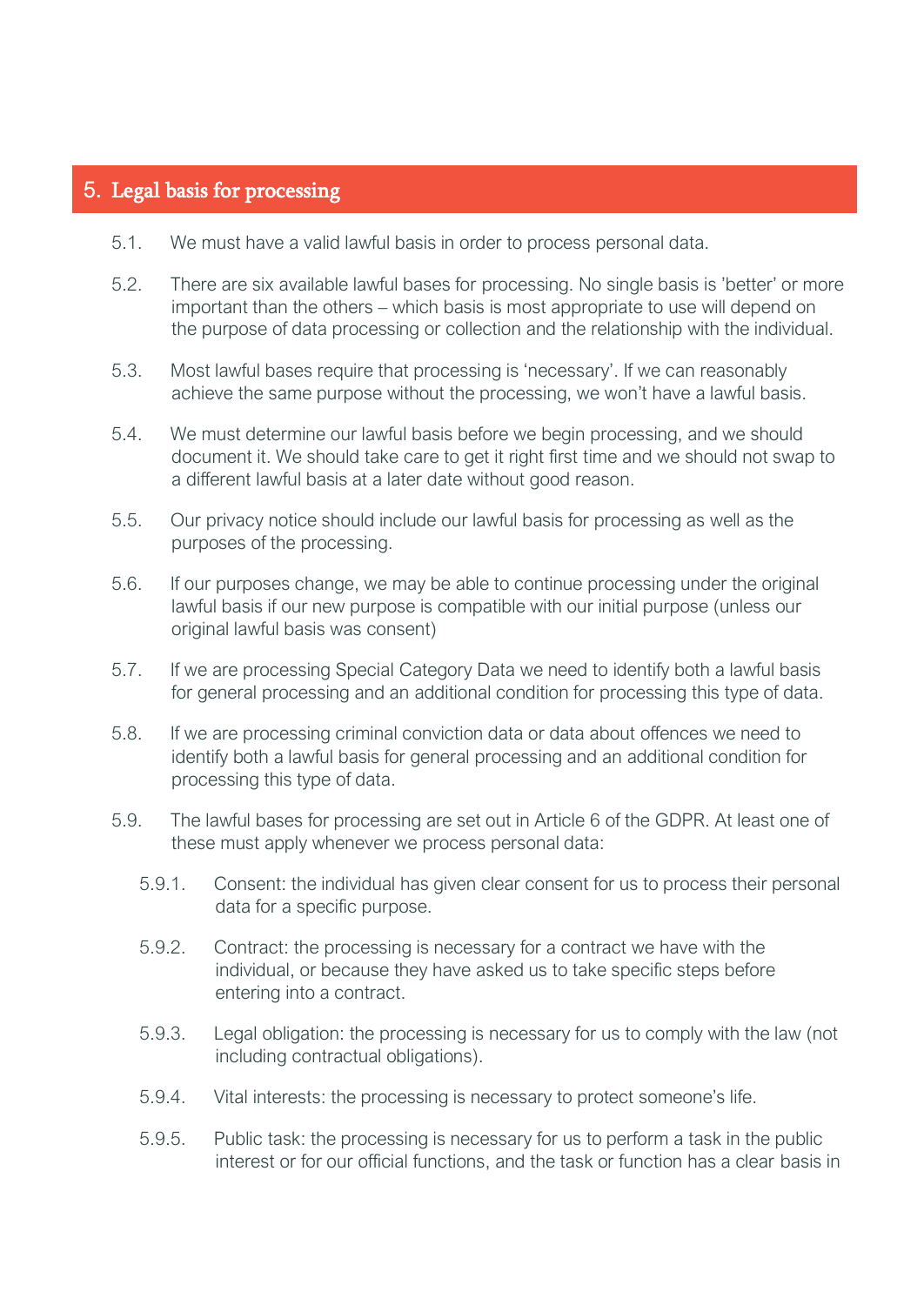law.

- 5.9.6. Legitimate interests: the processing is necessary for our legitimate interests or the legitimate interests of a third party unless there is a good reason to protect the individual's personal data which overrides those legitimate interests.
- 5.10. Special Category Data When processing special category data, one of the following conditions must also apply. These are listed in Article 9(2) of the GDPR:
	- 5.10.1. the data subject has given explicit consent to the processing of those personal data for one or more specified purposes, except where Union or Member State law provide that the prohibition referred to in paragraph 1 may not be lifted by the data subject;
	- 5.10.2. processing is necessary for the purposes of carrying out the obligations and exercising specific rights of the controller or of the data subject in the field of employment and social security and social protection law in so far as it is authorised by Union or Member State law or a collective agreement pursuant to Member State law providing for appropriate safeguards for the fundamental rights and the interests of the data subject;
	- 5.10.3. processing is necessary to protect the vital interests of the data subject or of another natural person where the data subject is physically or legally incapable of giving consent;
	- 5.10.4. processing is carried out in the course of its legitimate activities with appropriate safeguards by a foundation, association or any other not-for-profit body with a political, philosophical, religious or trade union aim and on condition that the processing relates solely to the members or to former members of the body or to persons who have regular contact with it in connection with its purposes and that the personal data are not disclosed outside that body without the consent of the data subjects;
	- 5.10.5. processing relates to personal data which are manifestly made public by the data subject;
	- 5.10.6. processing is necessary for the establishment, exercise or defence of legal claims or whenever courts are acting in their judicial capacity;
	- 5.10.7. processing is necessary for reasons of substantial public interest, on the basis of Union or Member State law which shall be proportionate to the aim pursued, respect the essence of the right to data protection and provide for suitable and specific measures to safeguard the fundamental rights and the interests of the data subject;
	- 5.10.8. processing is necessary for the purposes of preventive or occupational medicine, for the assessment of the working capacity of the employee, medical diagnosis, the provision of health or social care or treatment or the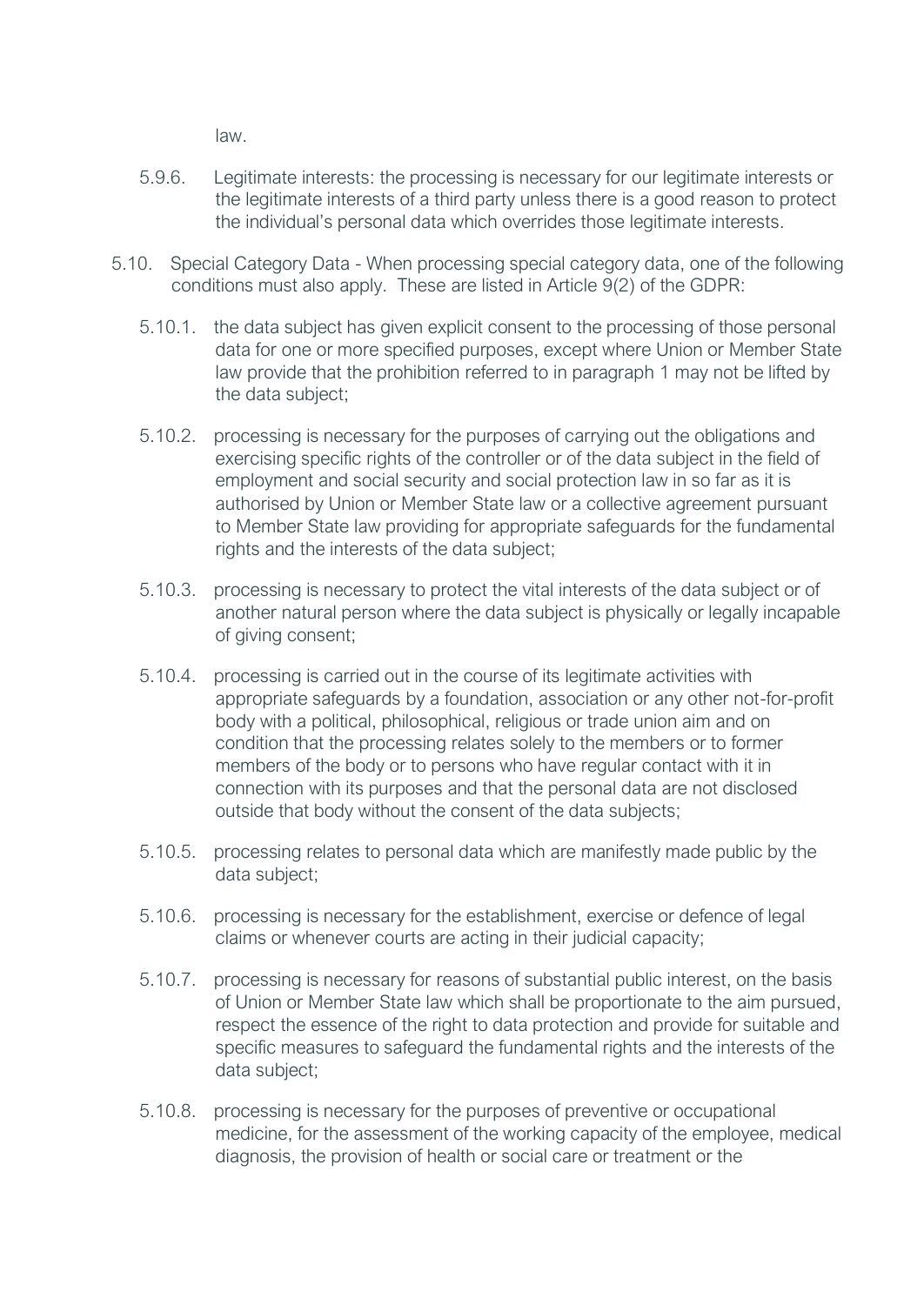management of health or social care systems and services on the basis of Union or Member State law or pursuant to contract with a health professional and subject to the conditions and safeguards referred to in paragraph 3;

- 5.10.9. processing is necessary for reasons of public interest in the area of public health, such as protecting against serious cross-border threats to health or ensuring high standards of quality and safety of health care and of medicinal products or medical devices, on the basis of Union or Member State law which provides for suitable and specific measures to safeguard the rights and freedoms of the data subject, in particular professional secrecy;
- 5.10.10. processing is necessary for archiving purposes in the public interest, scientific or historical research purposes or statistical purposes in accordance with Article 89(1) based on Union or Member State law which shall be proportionate to the aim pursued, respect the essence of the right to data protection and provide for suitable and specific measures to safeguard the fundamental rights and the interests of the data subject.

# <span id="page-8-0"></span>6. Other responsibilities under Data Protection Legislation

- 6.1. The School
	- 6.1.1. MetFilm Ltd and MetFilm School Ltd as corporate bodies are the data controllers and are committed to the protection of rights and privacy of individuals (includes students, staff and others) in the processing of personal data.
	- 6.1.2. The Directors and all those in managerial or supervisory roles are responsible for developing and maintaining good information handling practice within MetFilm in accordance with this Policy and the Information Security Policy. They are also responsible for ensuring that all staff are trained in Data Protection and are aware of their responsibilities.
- 6.2. Staff
	- 6.2.1. All staff or others who process or use any personal data must ensure that they follow the data protection principles and the guidance provided in the Data Protection Policy at all times.
	- 6.2.2. All staff must report any incident, or potential incident, likely to result in unauthorised disclosure, damage, destruction or loss of Personal Data directly to a Director.
- 6.3. Staff/Students as Data Subjects
	- 6.3.1. All staff and students are responsible for: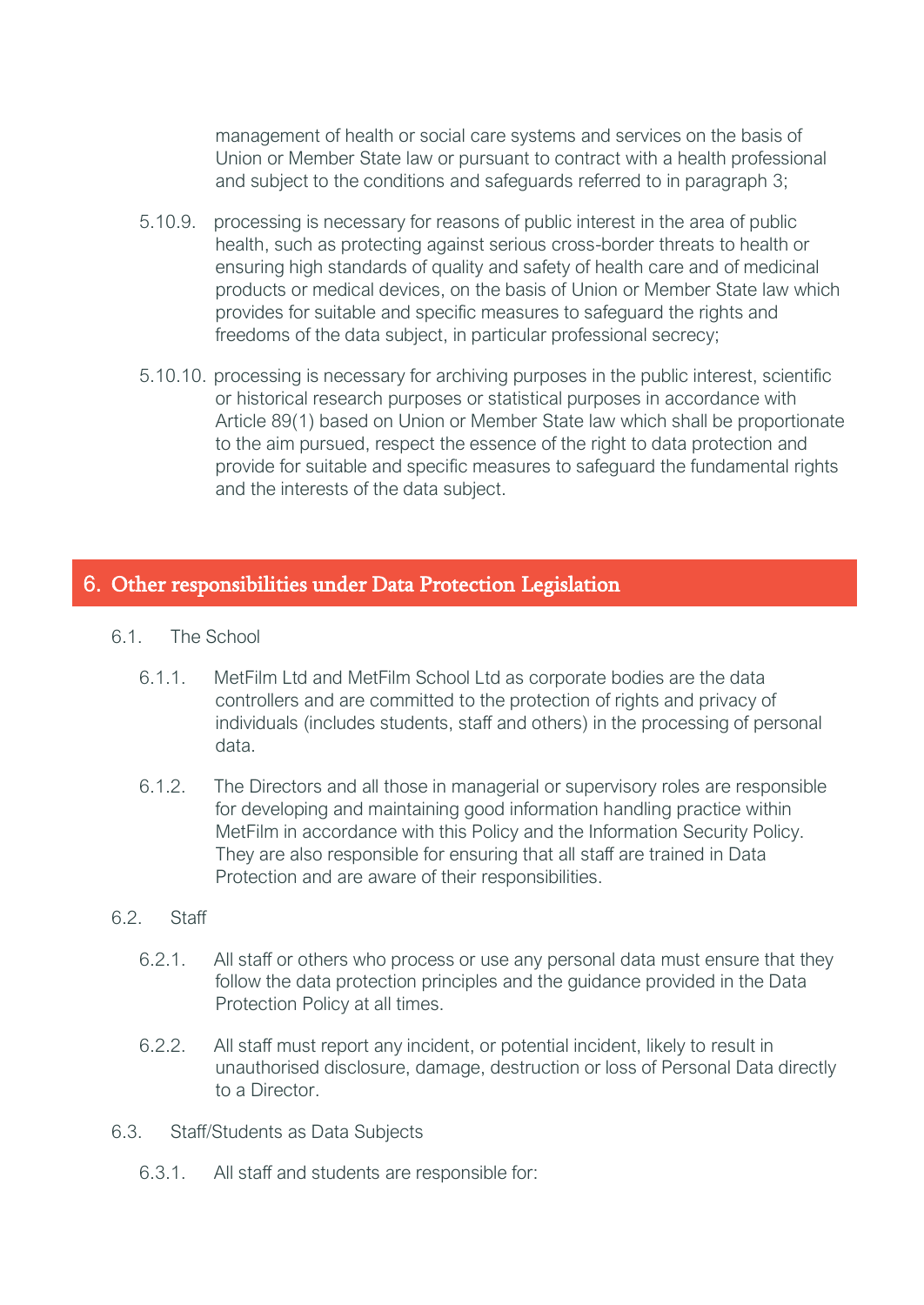- 6.3.1.1. Checking that any information that they provide to MetFilm is both accurate and up to date;
- 6.3.1.2. Informing MetFilm of any changes to information which they have provided, i.e. changes in addresses; and
- 6.3.1.3. Informing MetFilm of any errors in the information it holds about them.
- 6.4. Data Protection Training
	- 6.4.1. All staff should undertake regular Data Protection Training. Data Protection training and data protection seminars will be held to assist members of staff with an understanding of their legal duty under the Act. Staff in key roles will be provided with additional Data Protection training.
	- 6.4.2. Data Protection training will be a part of a new member of staff's induction.
	- 6.4.3. Failure to complete any Data Protection training may give rise to disciplinary action.

# <span id="page-9-0"></span>7. Notification

7.1. As a Data Controller, MetFilm Ltd and MetFilm School Ltd is required to notify the Information Commissioner's Office of the purposes for which it processes personal data. The list of purposes for processing personal data can be found at Appendix A Notified Purposes. MetFilm's notification is also published on the Information Commissioner's website at https://ico.org.uk. Anyone who intends to process personal data for purposes not included in MetFilm's Notification should seek authorisation and advice from a Director.

# <span id="page-9-1"></span>8. Collection and Processing of Data

- 8.1. Whenever personal data is collected, members of staff should make clear to the data subject what purpose(s) the information is be used for and, where necessary, obtain consent to the processing of the data. In most instances consent to process personal data is obtained routinely by MetFilm (e.g. when a student signs a registration form or when a new member of staff signs a contract of employment). For sensitive data, explicit written consent must always be obtained from the data subject.
- 8.2. Any School forms (whether paper-based or web-based) that gather data on an individual should contain a fair processing notice which explains the following: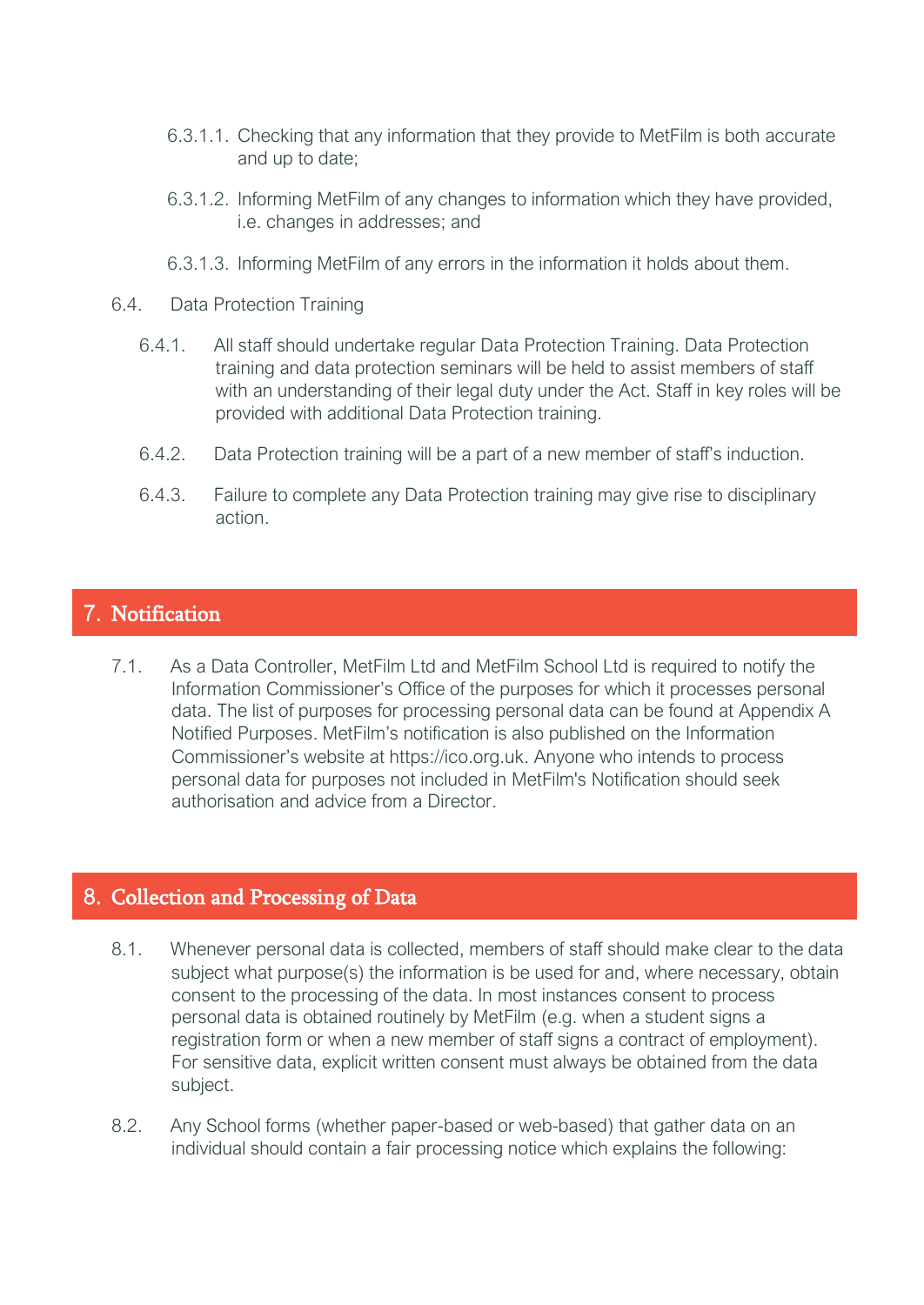- 8.2.1. Why the data is being gathered and how the data will be used;
- 8.2.2. To whom the data may be disclosed to within MetFilm and to any outside third parties;
- 8.2.3. The fact that completion of the form will be taken as consent given to the use of the data as outlined.
- 8.3. Samples of the suggested wording to adopt are provided in Appendix B.
- 8.4. Apart from Marketing, Education, Admissions, Finance and Registry teams, no other Departments should routinely be collecting and storing student's personal data except for one off instances such as field trips for health, safety purposes and attendance monitoring. Where consent is not provided for certain types of processing (e.g. direct marketing), appropriate action must be taken to ensure that the processing does not take place.
- 8.5. Data Collection Forms
	- 8.5.1. Data collection forms must be approved by a Director before they can be used.
	- 8.5.2. Where a form is set up digitally it should always include a 'hidden' field value that identifies the legal basis on which the data is being collected.
	- 8.5.3. Each form should have a Legal Basis for Data Collection form completed which documents the legal basis for the data collection occurring.
- 8.6. Adequate, relevant and not excessive
	- 8.6.1. The Legislation only permits the collection of adequate, relevant and not excessive amount of personal data. This means that only the personal data required for the specific purpose(s) notified to the data subject should be collected. Any data which is not necessary for that purpose(s) should not be collected.
- 8.7. Processing for limited purposes
	- 8.7.1. Staff may only process data for the specific purposes notified to the data subject when the data was first collected or for any other purposes specifically permitted by Legislation and notified to the Information Commission's Office. This means that personal data must not be collected for one purpose and then used for another purpose. If it becomes necessary to change the purpose for which the data is processed, the data subject must be informed of the new purpose before any processing occurs.
	- 8.7.2. All staff must take care to use personal data held by the School only for the purposes for which they were primarily intended, e.g.
		- 8.7.2.1. Staff, agent, and contractor administration;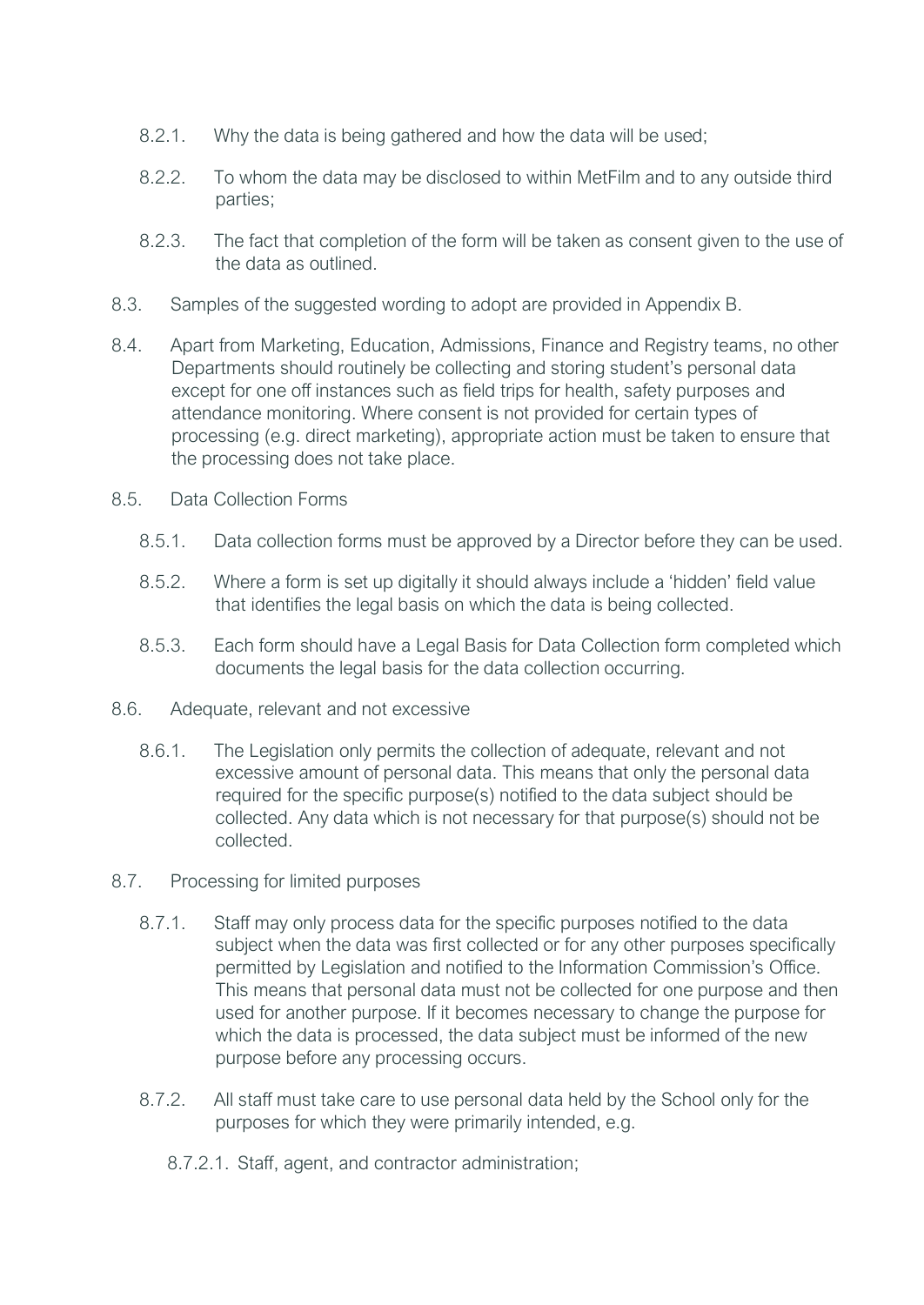- 8.7.2.2. Advertising, marketing, public relations, and general advice service;
- 8.7.2.3. Accounts and records;
- 8.7.2.4. Education;
- 8.7.2.5. Student and staff support services;
- 8.7.2.6. Research;
- 8.7.2.7. Crime prevention and prosecution of offenders;
- 8.7.2.8. Provision of commercial services;
- 8.7.2.9. Publication of MetFilm magazine.
- 8.8. A more complete description of these purposes can be found in Appendix A Notified Purposes.

# <span id="page-11-0"></span>9. Data Storage, Retention and Disposal

- 9.1. It is the responsibility of the relevant senior manager to ensure that centralised records are maintained to meet the needs and reasonable expectations of students, MetFilm, and external bodies. For members of staff, the HR team within Finance has the responsibility of ensuring that centralised records are maintained.
- 9.2. Where possible central databases (such as Salesforce or Tribal EBS) should be used to avoid duplication of information and to increase data security. All local databases maintained by staff in the course of their duties containing personal data (including those using reference numbers for individuals rather than names) must be adequately secure (see Section 10).
- 9.3. MetFilm is required to ensure that all data is accurate and up-to-date. Staff and students have a responsibility to regularly update their records by contacting the administration team.
- 9.4. MetFilm should not retain personal data for longer than is necessary. This means that personal data should be destroyed or deleted when it is no longer required.
- 9.5. Members of staff should ensure that no personal data of prospective students, is kept longer than 7 years.
- 9.6. Members of staff should ensure that personal data of students and former students is retained no longer than 7 years if they have expressed a desire to stop being a part of our alumni community, unless it is determined to be necessary to meet our regulatory obligations.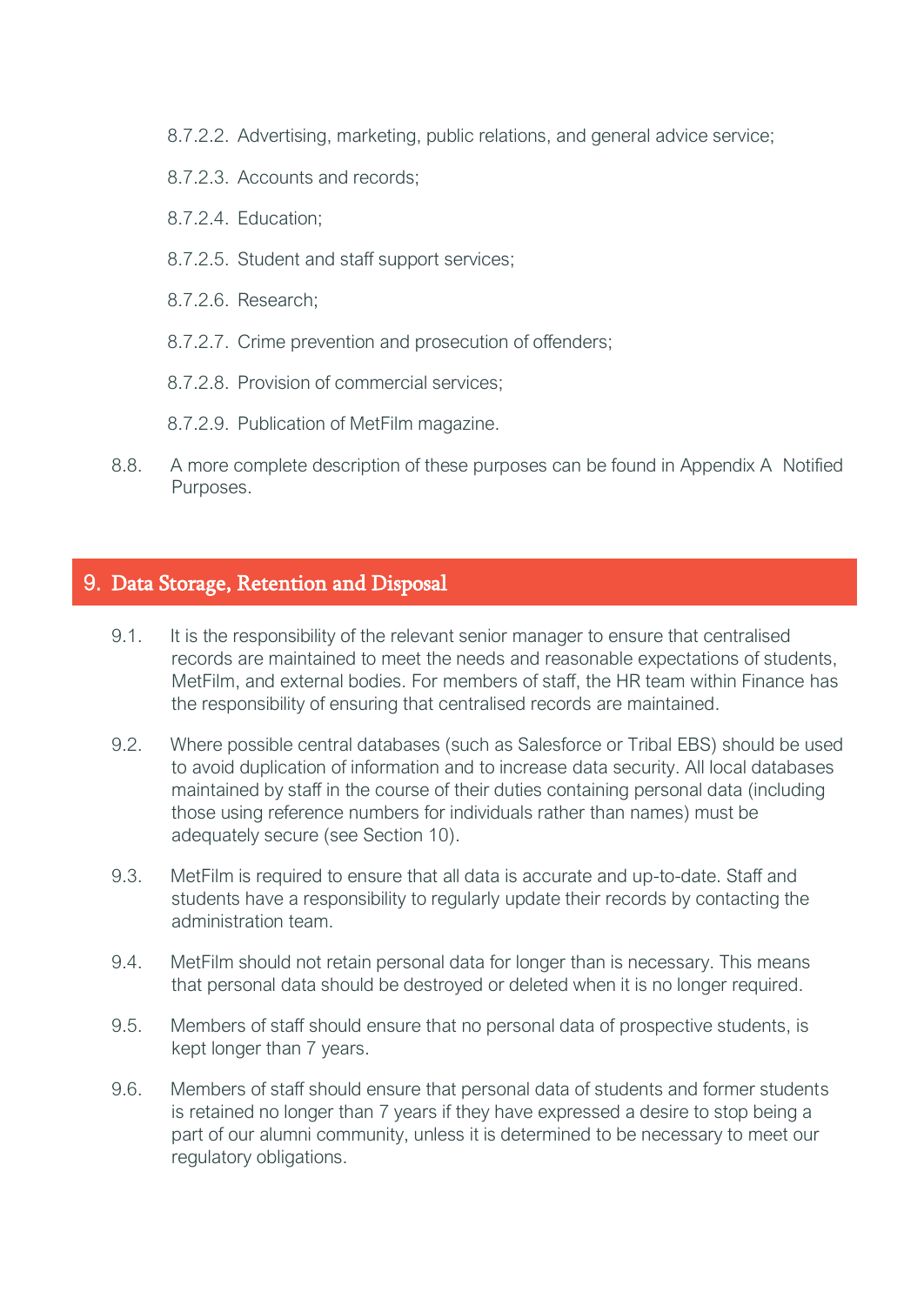- 9.7. Each Manager should ensure that their staff should regularly review their records to ensure that the documents they hold are destroyed within the relevant destruction time limit and in accordance with the relevant teams retention schedules.
- 9.8. Where the documentation contains personal information, the destruction must take place confidentially (e.g. shredding, disposal as confidential waste, secure electronic deletion).

# <span id="page-12-0"></span>10. Data Security

- 10.1. Each individual must ensure that personal data is processed in accordance with a level of security appropriate to the risks represented by the processing and the nature of the personal data to be protected. This may mean avoiding use of email in favour of confidential post, the use of passwords or encryption for electronic documents and keeping papers under lock and key
- 10.2. The need for security is greater where sensitive personal data is involved. Particular care should be taken when staff are taking personal data off-site from their usual place of work as there is a greater risk of loss, theft or damage to personal data offsite. The transport of personal data in any format (laptop, hard copy, memory stick etc.) should therefore be avoided as far as possible. This applies especially to sensitive personal data, large volumes of personal data, or information which could cause particular harm or distress if lost. Only in exceptional circumstances should sensitive information be transported outside of the MetFilm premises. Staff who do so should always ensure that it is kept with them at all times. Staff should:
	- 10.2.1. Where possible use MetFilm Macs at campuses to access information as an alternative to transporting data.
	- 10.2.2. Only carry the minimum amount of personal data (e.g. avoid carrying the whole file if only one document is needed).
	- 10.2.3. It is MetFilm's intention that all mobile devices (laptops, smartphones, tablets) and external storage media (USB sticks, external hard drives, DVDs, CDs, etc.) used to transport personal data and sensitive personal data outside MetFilm will be secured by deploying strong encryption. Their loss/theft must be immediately reported to a Director and the Head of IT Operations.
	- 10.2.4. When working from home staff should:
	- 10.2.5. Use secure remote access facilities (VPN) instead of carrying work home;
	- 10.2.6. Never save documents containing personal data to a personal PC.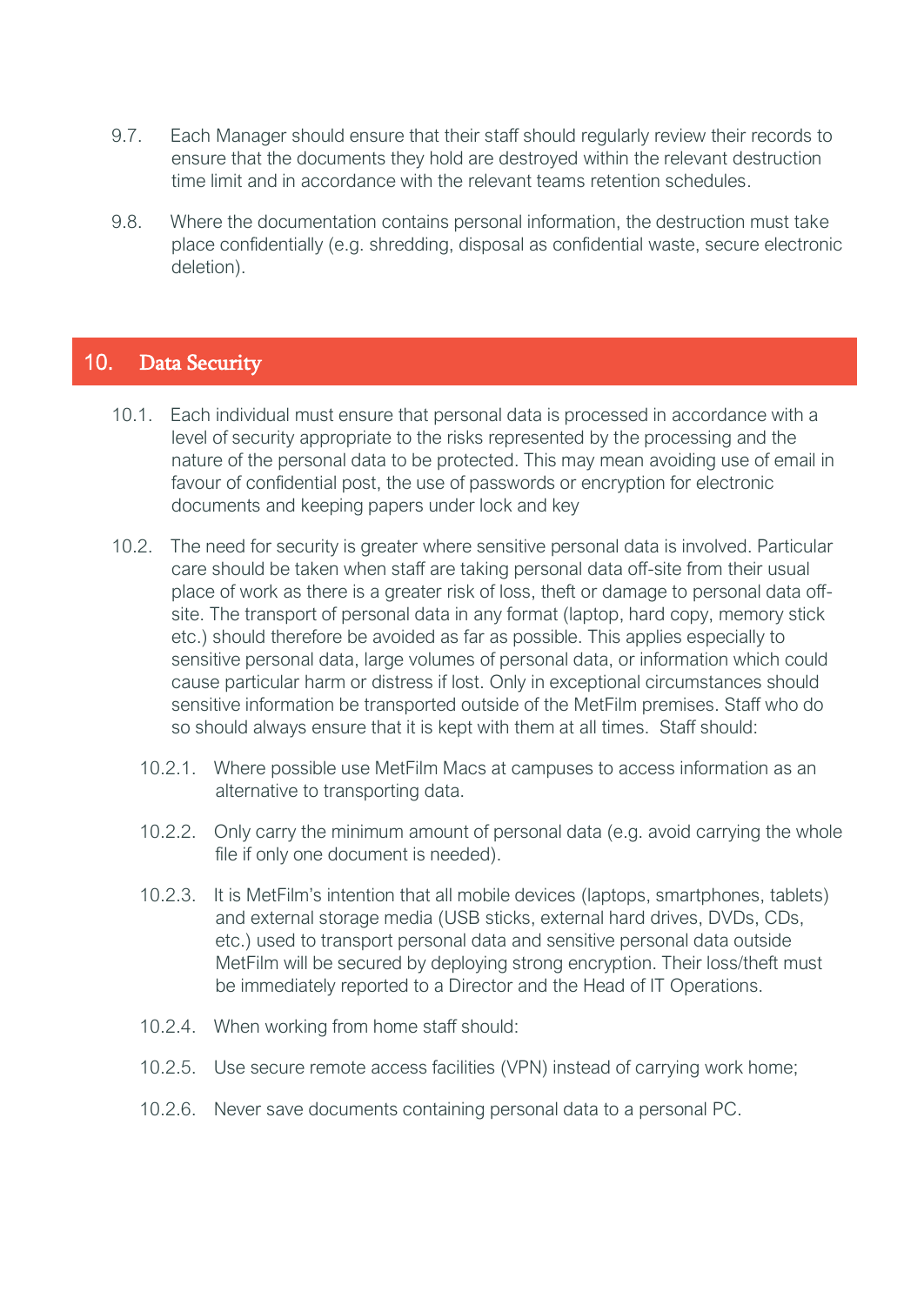# <span id="page-13-0"></span>11. Staff Duties

- 11.1. All staff are responsible for ensuring personal data are kept securely and accessible only to those who need to use it. Appropriate security measures are to be taken to prevent accidental loss of, or damage to, personal data.
- 11.2. All staff and students are to ensure that they comply with the requirements set out in the Information Security and Email Usage policies. These policies are MetFilm's response to the legal obligation under legislation to put in place procedures and technologies to maintain the security of all personal data from the point of collection to the point of destruction. They provide guidance on the usage and security procedure to follow when using MetFilm's IT systems.
- 11.3. Staff and others are to ensure that they comply with the security procedure set out below

# <span id="page-13-1"></span>12. Security Procedures

- 12.1. Electronic Records
	- 12.1.1. Care should be taken to ensure that PCs and terminals are not visible to unauthorised persons and that computer passwords are kept confidential.
	- 12.1.2. PC screens should not be left unattended without password protected screensavers.
	- 12.1.3. Personal data should be password protected.
	- 12.1.4. Personal data should be encrypted when sent via email.
	- 12.1.5. Only encrypted memory sticks should be used to transfer personal data.
- 12.2. Manual Records
	- 12.2.1. Manual records should not be left where they can be accessed by unauthorised personnel.
	- 12.2.2. Personal data should be kept in a lockable room with controlled access, or in a locked drawer or filing cabinet.
- 12.2.3. Manual records should be shredded or disposed of through a confidential waste company.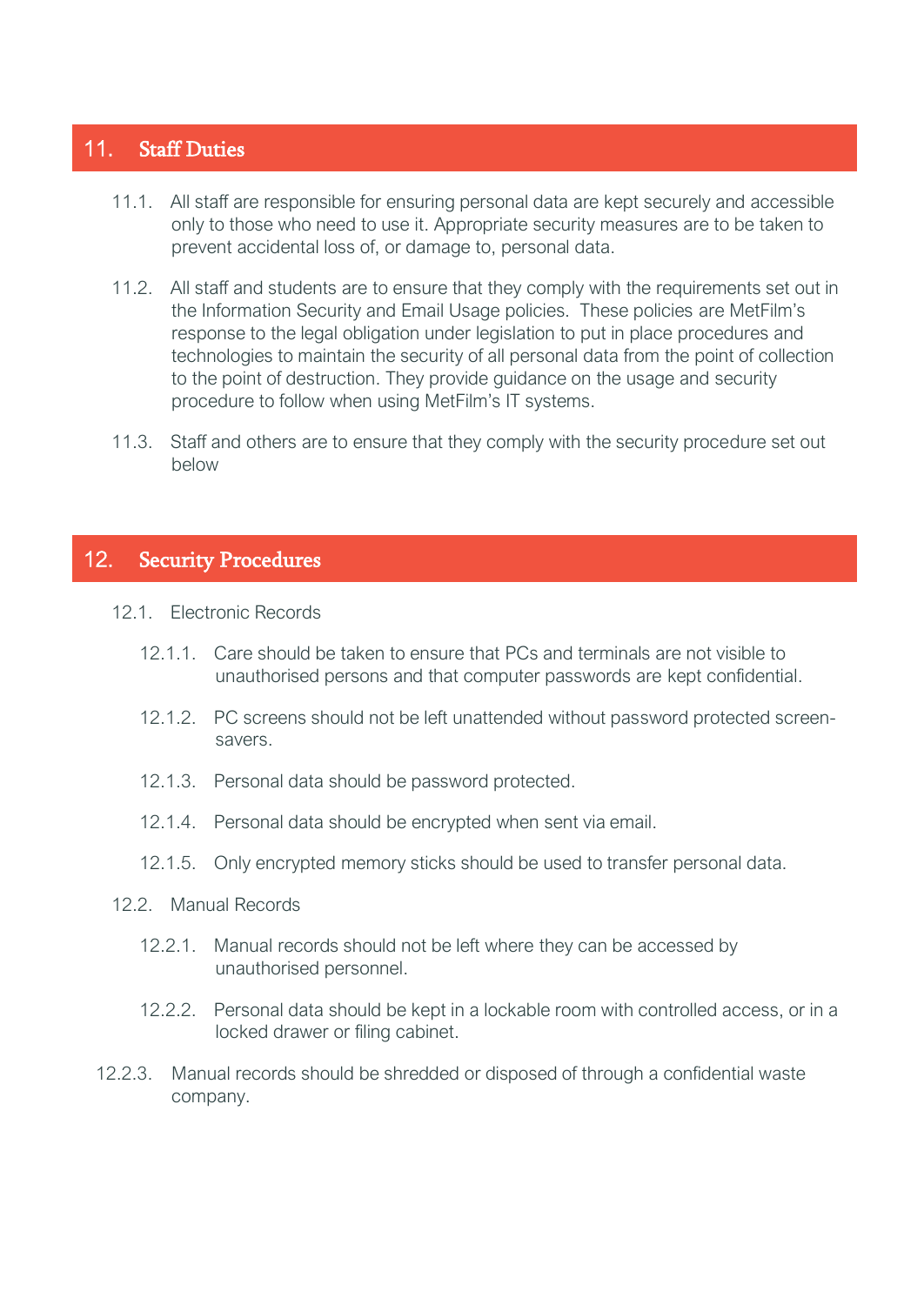# <span id="page-14-0"></span>13. Disclosure

13.1. Staff must not disclose personal data to a third party except in limited cases where there is a legal or statutory duty to do so. All staff must therefore take care to ensure that personal data is not disclosed to unauthorised third parties which includes family members of the data subject, friends, government bodies and the Police in certain circumstances without the data subject's consent.

# <span id="page-14-1"></span>14. Confirmation of Student Status

14.1. Student status is regarded as personal data under Data Protection Legislation. Confirmation of whether or not an individual is a student of MetFilm is therefore considered to be unauthorised disclosure of personal data.

# <span id="page-14-2"></span>15. Disclosing data to a third party

15.1. Personal data may only be transferred to a third-party processors if they agree to comply with those procedures and policies, or have in place adequate measures to do so.

# <span id="page-14-3"></span>16. Disclosing personal data overseas

- 16.1. You may not transfer personal data to countries outside of the European Economic Area (EEA) (the European Union Member States along with Iceland, Liechtenstein and Norway) unless the country or territory has an adequate level of protection for personal data.
- 16.2. Notwithstanding the above, there are however a number of non-EEA countries recognised by the European Commission to have adequate level of personal data protection ("approved countries"). Transfer of information to these countries will not breach the Data Protection Principles. The same applies to countries which have adopted the 'Safe Harbour'1 Agreement (a set of rules similar to those found in the UK's data protection law) or the European Commission's model contractual clauses.
- 16.3. Information on the European Commission's list of approved countries, the 'Safe Harbour' agreement and the European Commission's model contractual clauses may be found on the Information Commissioners website [\(https://ico.org.uk/\).](https://ico.org.uk/))
- 16.4. For non-EEA countries ensure that you check the European Commission's website to obtain the most up-to-date approved list of non-EEA countries and the status of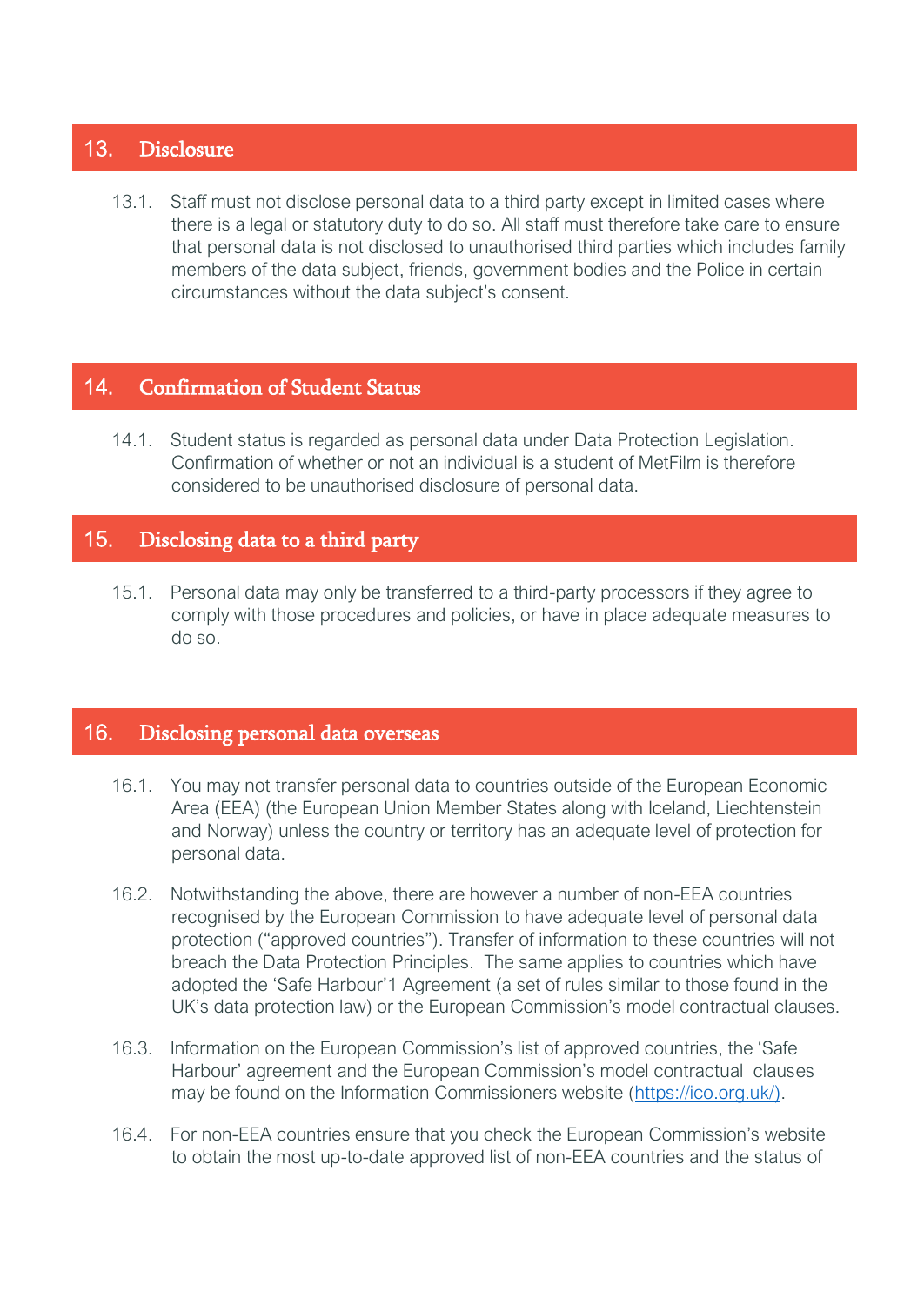'Safe Harbour' agreement.

# <span id="page-15-0"></span>17. Exemptions

- 17.1. There are also exemptions which enable the transfer of personal data outside of the EEA even if there is no adequate protection. The most likely exemptions applicable to MetFilm are where:
	- 17.1.1. The data subject has given explicit consent
	- 17.1.2. The transfer is required for the performance of a contract
	- 17.1.3. The transfer is necessary for legal proceedings
- 17.2. No employees of MetFilm are authorised to transfer personal data outside of the EEA in these circumstances without the express, written approval of a Director.

# <span id="page-15-1"></span>18. Rights of Access

#### 18.1. Subject Access Request

- 18.1.1. Staff, students and other data subjects about whom MetFilm holds or uses personal data have a legal right to access that information and request a copy of the data in permanent form.
- 18.1.2. Any person wishing to exercise their right of access formally should complete a "Data Subject Access Form" and submit it along with evidence of proof of identity to prevent unlawful disclosure of personal data to a Director or the Registry team. (see Appendix I).
- 18.1.3. An electronic copy of the Data Subject Access Form can be obtained from MetFilm's website.
- 18.1.4. In normal circumstances, no charge will be made for a Subject Access Request. Please see our Subject Access Request Policy for full details.
- 18.1.5. By law, MetFilm has one month from receipt of the request, fee and proof of identity, in which to respond to subject access requests, in any event MetFilm will endeavour to respond as quickly as possible. In limited circumstances, MetFilm may not be able to release personal data because exemptions under Legislation are applicable, or the disclosure of the data would release personal data relating to other individuals.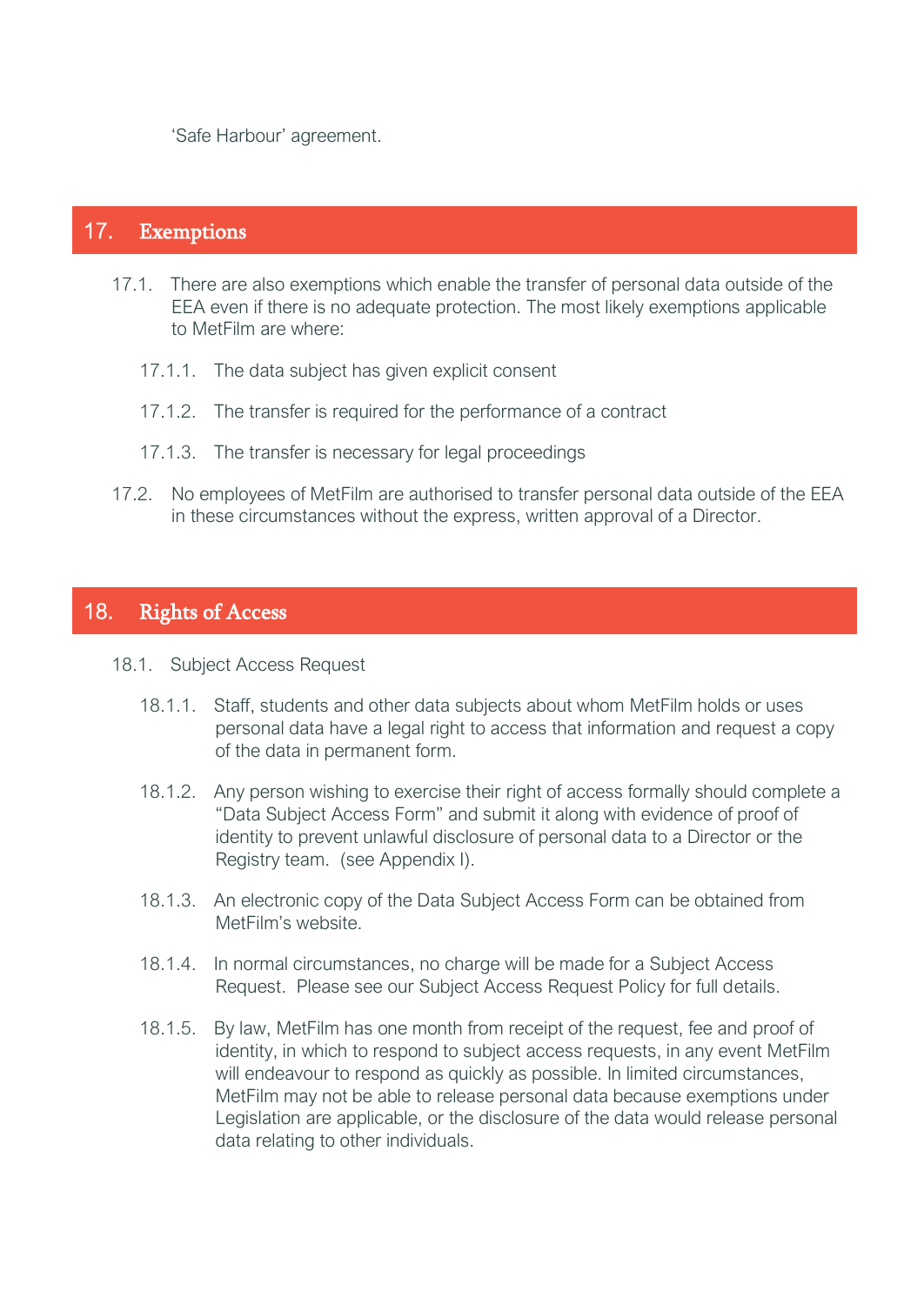- 18.1.6. Students who wish to access copies of their student files or any other personal data should make a subject access request.
- 18.2. Email Access
	- 18.2.1. The majority of e-mail communications that staff send or receive will be simple transactions regarding School business. Staff should avoid using e-mail to send personal information of a sensitive nature or to express views about individuals. This is because e-mail is an insecure medium and the sender has no control over the storage or use of the message after it has been sent.
	- 18.2.2. Staff who receive by e-mail, from students or others, information that might be personal data or sensitive personal data should not retain such messages. They should print it out and delete the e-mail from their computer. (Examples might include any mention of individuals in relation to discipline or performance, family or personal circumstances.) The printed information should then be kept in the appropriate hard copy filing system in accordance with this Policy and be used strictly in accordance with this Policy.
	- 18.2.3. MetFilm reserves the right to monitor the use of its e-mail facilities in accordance with the Telecommunications (Lawful Business Practice) (Interception of Communications) Regulations 2000.
- 18.3. Email Requests for Disclosure of Personal Data
	- 18.3.1. Where possible requests for personal data by third parties should be made in writing on headed paper as a means of verifying that the request is genuine.
	- 18.3.2. Email requests can be accepted on a case by case basis as long as you are satisfied the request is genuine. To verify whether a request is genuine, you need to:
		- 18.3.2.1. Check the email is a valid address and that it is from an official email account;
		- 18.3.2.2. Call the telephone number displayed on the email request to confirm the identity of the person requesting the personal data and that they are from the organisation they claim to be representing.
		- 18.3.2.3. Once you are satisfied the request is genuine, you may respond by email to the request for personal information.
- 18.4. CCTV and Video Surveillance
	- 18.4.1. MetFilm operates an IP based video surveillance system across its campuses and buildings, for the security and safety of its staff and students. Our cameras run on an isolated IP network with a proprietary Digital Video Recorder (DVR) system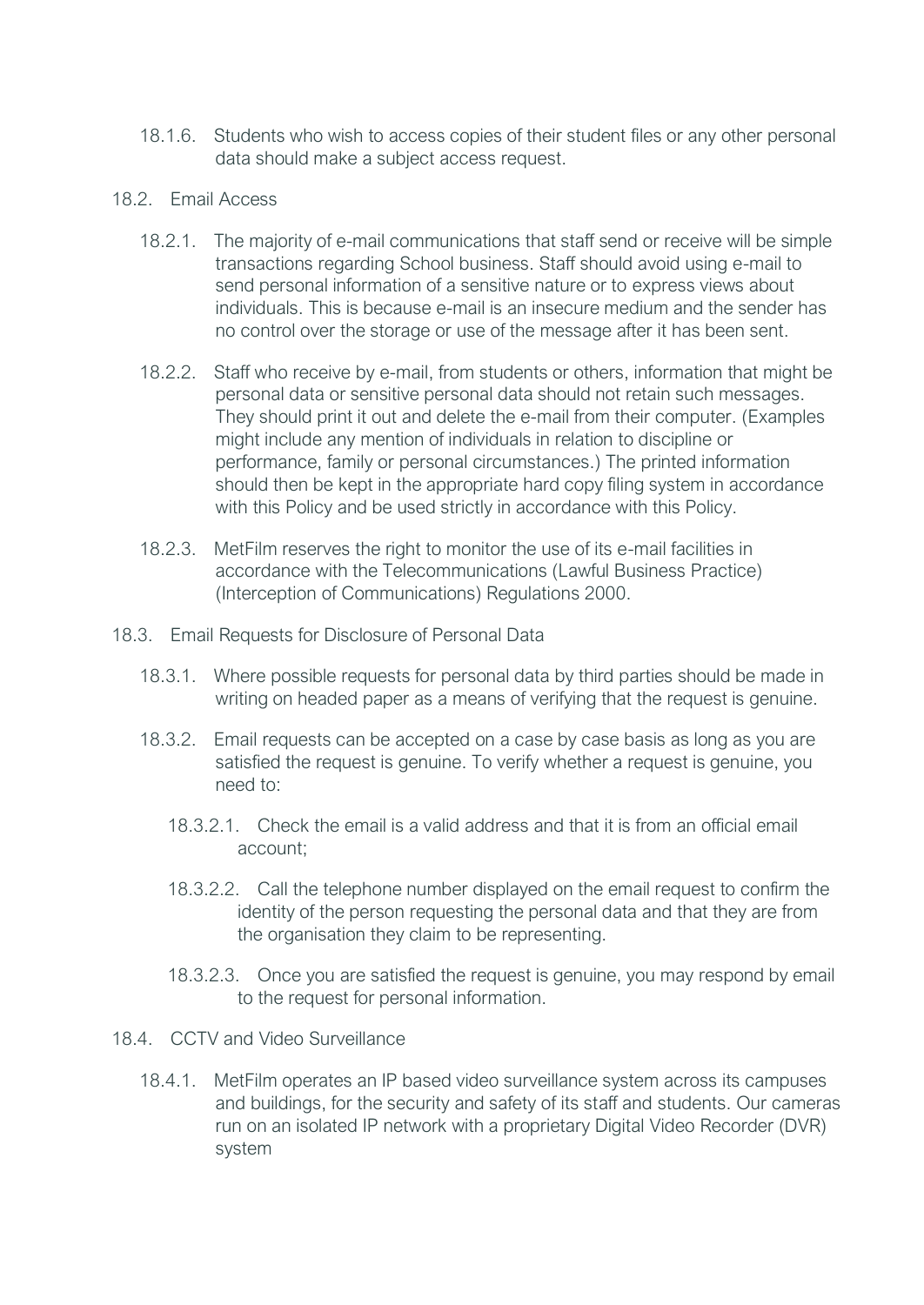- 18.4.2. MetFilm ensures the collection and retention of personal data obtained through the use of this footage complies with Data Protection Legislation.
- 18.4.3. MetFilm is committed to the protection and security of personal data especially as applied in the use, operation and monitoring of video surveillance images. As such:
	- 18.4.3.1. All security staff involved in the recording, observation and capture of images must act in an ethical and lawful manner in accordance with legislation and must receive adequate training to ensure their understanding of compliance legislation.
	- 18.4.3.2. Only authorised persons involved in the monitoring or investigation can view video surveillance images.
	- 18.4.3.3. All recorded material will be treated as confidential and unless required for evidence will only be kept in accordance with policy guidelines.
	- 18.4.3.4. CCTV will not be retained for longer than necessary in accordance with the data protection principles.
	- 18.4.3.5. Data is stored and managed automatically by digital recorders which use software programmed to overwrite historical data in chronological order to enable the recycling of storage capabilities. This process produces a maximum of 1 month rotation in data retention.
	- 18.4.3.6. If video surveillance images are retained beyond the retention period, they are to be stored in a secure place to which access is controlled and are to be erased when no longer required.
- 18.5. Direct Marketing
	- 18.5.1. The Head of Marketing has responsibility for all outgoing mail or telephone marketing and for MetFilm's website. No personal data must be used or published in these contexts without the specific approval of a Director, including for alumni purposes.
	- 18.5.2. Any department or services that use personal data for direct marketing purposes must inform the data subject of this at the time of collection of the information. Data subject must be provided with the opportunity to object to the use of their data for direct marketing purposes with an opt-out option on the form for example.
	- 18.5.3. For further guidance see Appendix D Using Personal Data for Direct Marketing.

#### 18.6. Research

18.6.1. Where personal data is collected ONLY for research purposes it is exempt from certain aspects of Data Protection Legislation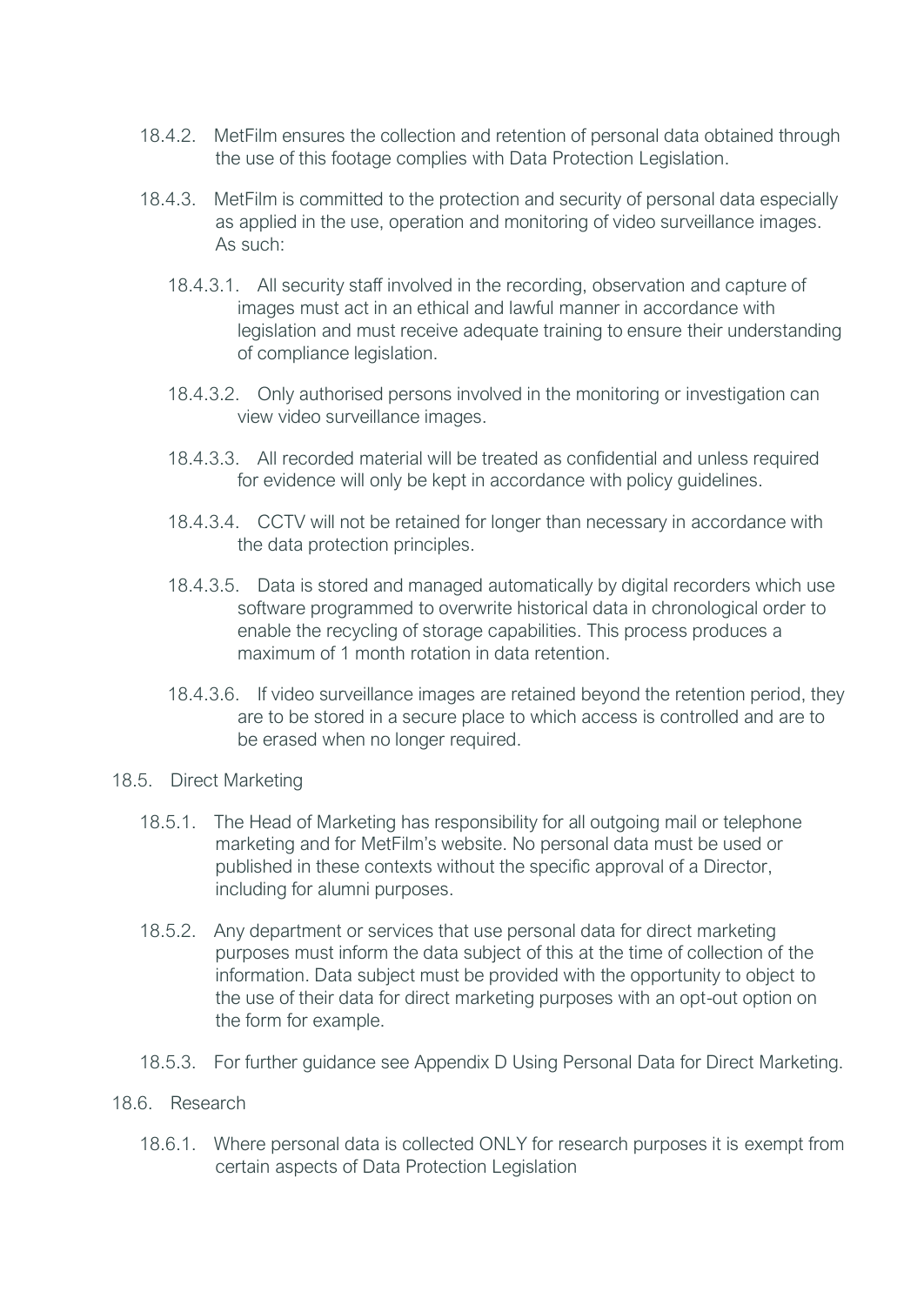- 18.6.2. However, personal data collected for research purposes must not be used in forming any decisions about a particular individual, and must not be used in any way that will, or is likely to, cause distress to any data subject.
- 18.6.3. If you are collecting personal data for research within these parameters the following exemptions apply:
	- 18.6.3.1. Processing the personal data for additional research purposes (within the above parameters) other than those notified to the data subject on collection is permitted.
	- 18.6.3.2. Personal data processed only for research purposes (within the parameters) may be kept indefinitely.
	- 18.6.3.3. Personal data processed only for research purposes (within the parameters) and which is not made available in any form that identifies data subjects is exempt from the data subject's right of access.
- 18.6.4. Therefore, it is recommended that when personal data is collected for research purposes:
	- 18.6.4.1. The data subject should be informed of the purposes for which the data is being collected.
	- 18.6.4.2. Any data collection forms should make clear that the data will be used only for research, what the research is for, and that any published results will be anonymised.
	- 18.6.4.3. All other provisions of Data Protection Legislation apply, notably the requirement for adequate security when processing personal data whether or not within the above parameters.
- 18.6.5. Sensitive personal data
	- 18.6.5.1. The Data Protection (Processing of Sensitive Personal Data) Order 2000 allows the processing of sensitive personal data for research purposes where the following conditions are met:
		- 18.6.5.1.1. Data is not used to support measures or decisions about individuals without their explicit consent;
		- 18.6.5.1.2. The processing for research does not cause substantial damage or distress to any person;
		- 18.6.5.1.3. The processing for research purposes is in the substantial public interest.
- 18.7. References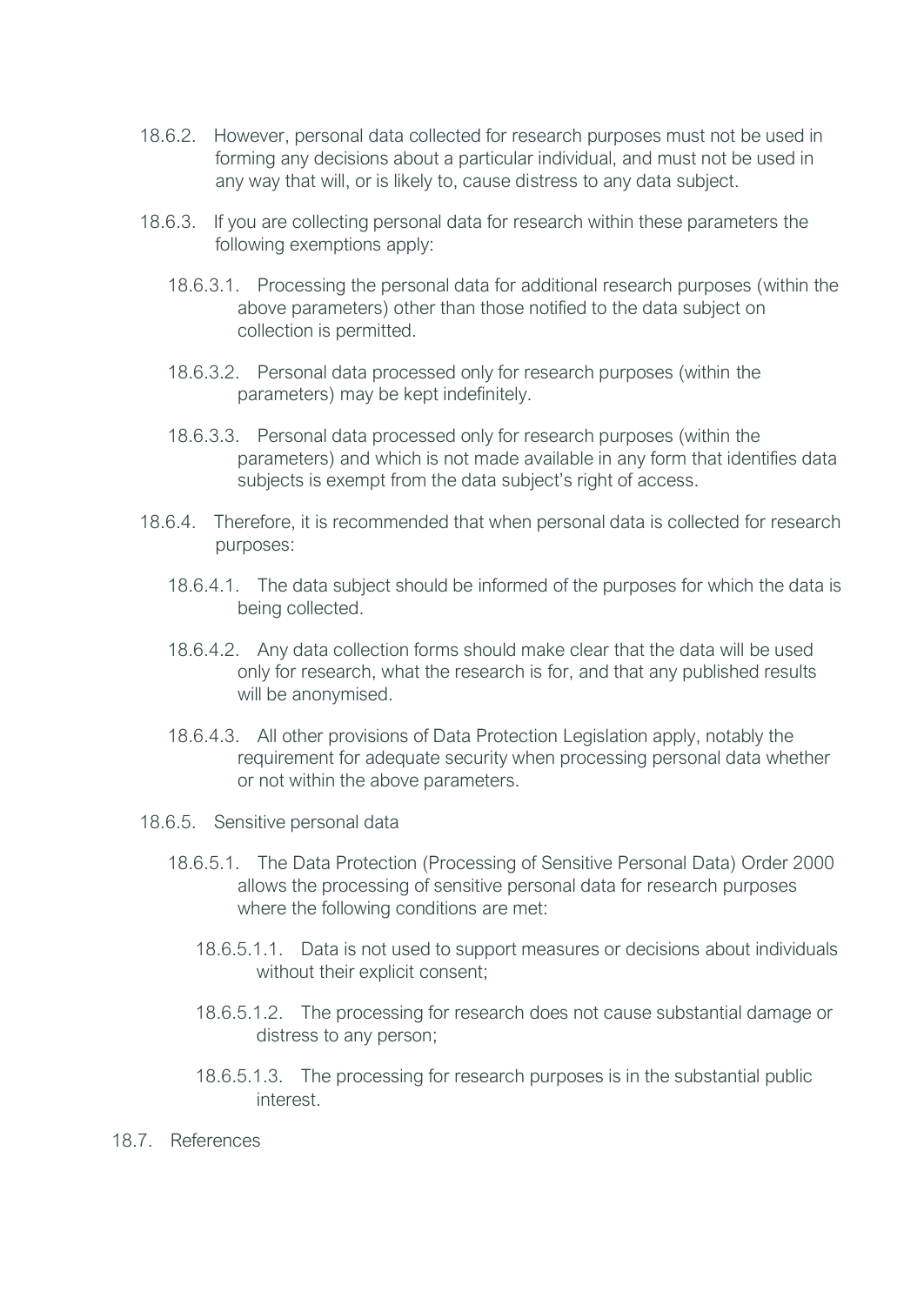- 18.7.1. References Provided by MetFilm
	- 18.7.1.1. As part of its commitment to fair processing and openness MetFilm will disclose references provided by MetFilm to staff upon request. To obtain a copy of the reference a subject access request should be made in accordance with the procedure detailed within this Policy.
	- 18.7.1.2. Staff are reminded that any reference they provide will be potentially disclosable to the individual by MetFilm or by the receiving third party. They must exercise due care and skill in providing a reference and ensure the reference is factually correct. Any expression of opinion should be reasonable and must be justified.
- 18.7.2. References Received by MetFilm
	- 18.7.2.1. References received by MetFilm are not exempt from the right of access, this means that any references received by MetFilm will be disclosable. Referees from a third party should be informed that MetFilm's policy is to disclose references in a subject access request. Where the third party has expressed their refusal to give permission for disclosure of the information referees' personal details should be redacted and any other information which could identify them.
	- 18.7.2.2. Further guidance on references can be found in Appendix E

# <span id="page-19-0"></span>19. Breach of the Policy

- 19.1. Should staff not process data in accordance with this Policy, MetFilm and the individual in breach could be liable to criminal prosecution and civil claims for damages.
- 19.2. If any member of staff or student is found to have breached this Policy, it will be considered to be a disciplinary offence. The individual may be suspended from having access to any personal data held by MetFilm and will be subject to action under MetFilm's Disciplinary Procedure.
- 19.3. If any staff member or student believes MetFilm has infringed her/his rights under this Policy, s/he should raise this concern under MetFilm's Grievance or Complaints Procedure respectively.
- 19.4. Any member of staff or student who considers that the Data Protection Policy is not being followed should raise the matter with their Head of Department in the first instance.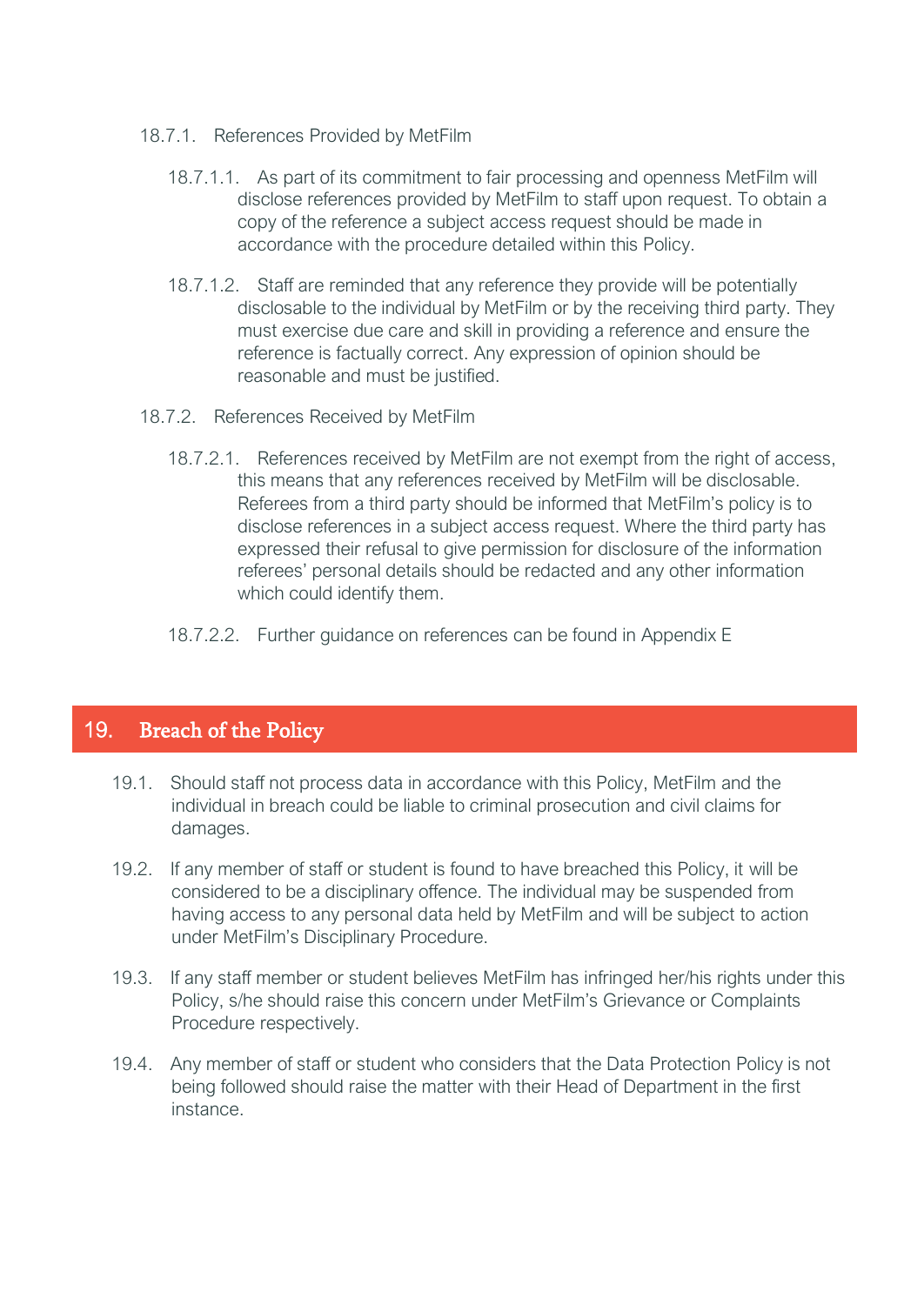# <span id="page-20-0"></span>20. Appendix

# <span id="page-20-1"></span>Appendix A Notified Purposes

MetFilm Ltd is registered as company number 04790426 and as a data controller with the Information Commissioners Office, our registration number is Z1335592 and you can find our registration here: [https://ico.org.uk/ESDWebPages/Entry/Z1335592.](https://ico.org.uk/ESDWebPages/Entry/Z1335592)

MetFilm School Ltd is registered as company number 06723644 as a data controller with the Information Commissioners Office, our registration number is Z228019X and you can find our registration here: [https://ico.org.uk/ESDWebPages/Entry/Z228019X.](https://ico.org.uk/ESDWebPages/Entry/Z228019X)

Our entry to the ICO for both companies can be found below:

- 1. Nature of work Private School
- 2. Description of processing
	- The following is a broad description of the way this organisation/data controller processes personal information. To understand how your own personal information is processed you may need to refer to any personal communications you have received, check any privacy notices the organisation has provided or contact the organisation to ask about your personal circumstances.
- 3. Reasons/purposes for processing information
	- We process personal information to enable us to provide education and training conducted outside the State system, welfare and educational support services, to administer school property and library services, to maintain our own accounts and records, for administration in connection with boarding and the organisation of alumni associations and events, for fundraising purposes and to support and manage our staff. Our processing also includes the use of CCTV to maintain the security of the premises and for preventing and investigating crime.
- 4. Type/classes of information processed
	- We process information relevant to the above reasons/purposes. This may include:
		- i. personal details
		- ii. family details
		- iii. lifestyle and social circumstances
		- iv. financial details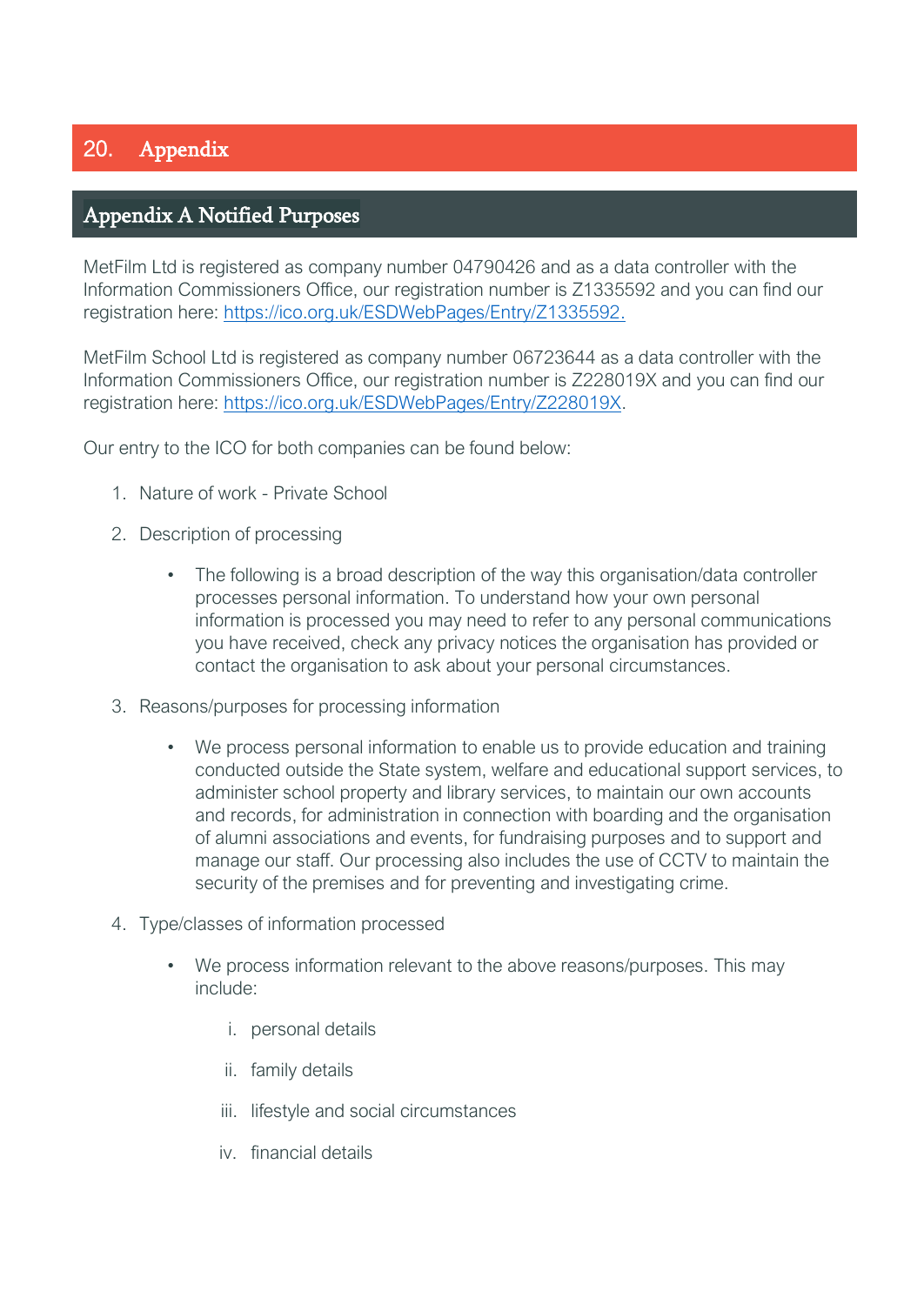- v. education and employment details
- vi. disciplinary and attendance records
- vii. vetting checks
- viii. visual images, personal appearance and behaviour
- ix. details of goods and services provided
- We also process sensitive classes of information that may include:
	- i. physical or mental health details
	- ii. sexual life
	- iii. racial or ethnic origin
	- iv. religious or other beliefs
	- v. trade union membership
	- vi. information relating to offences or alleged offences
- 5. Who the information is processed about
	- We process personal information about:
		- i. employees
		- ii. pupils and students
		- iii. professional advisers and consultants
		- iv. governors and members of school boards
		- v. sponsors and supporters
		- vi. services providers and suppliers
		- vii. complainants, enquirers
		- viii. individuals captured by CCTV images
- 6. Who the information may be shared with
	- We sometimes need to share the personal information we process with the individual themselves and also with other organisations. Where this is necessary we are required to comply with all aspects of Data Protection Legislation. What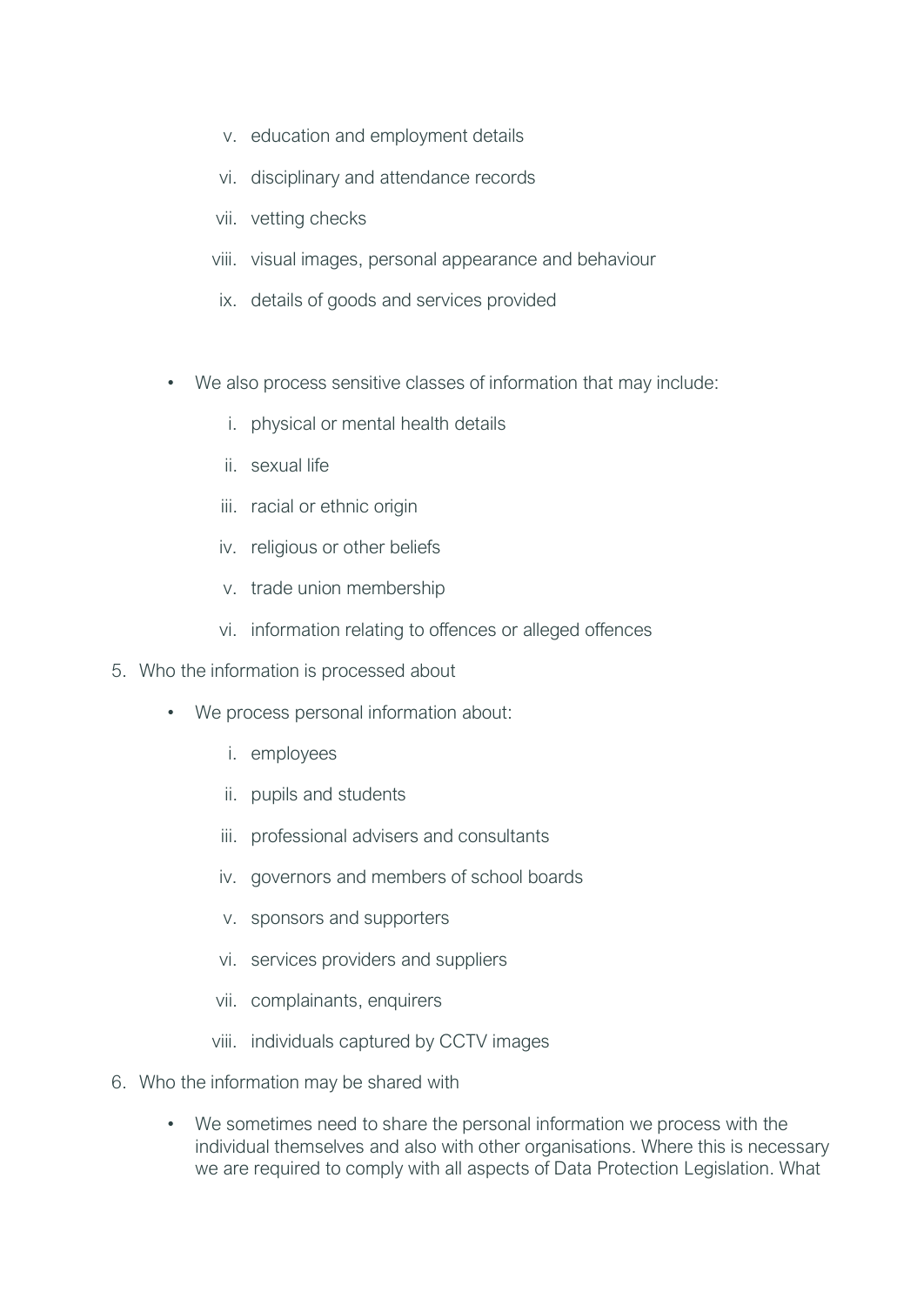follows is a description of the types of organisations we may need to share some of the personal information we process with for one or more reasons.

- Where necessary or required we share information with:
	- i. educators, careers and examining bodies
	- ii. staff, students, governors and school boards
	- iii. current, past and prospective employers
	- iv. family, associates and representatives of the person whose personal data we are processing
	- v. central and local government
	- vi. healthcare professionals, social and welfare organisations
	- vii. police, courts, tribunals and security organisations
	- viii. voluntary and charitable bodies
	- ix. the media
	- x. financial organisations
	- xi. suppliers
	- xii. service providers
	- xiii. professional advisers
- 7. Transfers
	- It may sometimes be necessary to transfer personal information overseas. When this is needed, information may be transferred to countries or territories around the world. Any transfers made will be in full compliance with all aspects of the data protection act.

# <span id="page-22-0"></span>Appendix B Collection Guidelines

- 1. MetFilm is fully committed to upholding the principles laid out in the Data Protection Act 1998 and the GDPR. MetFilm's Data Protection policy is available from MetFilm's website.
- 2. Data collection forms must be clearly titled to indicate their purpose(s) and collect only data relevant to those specific purpose(s). The legal basis must be identified prior to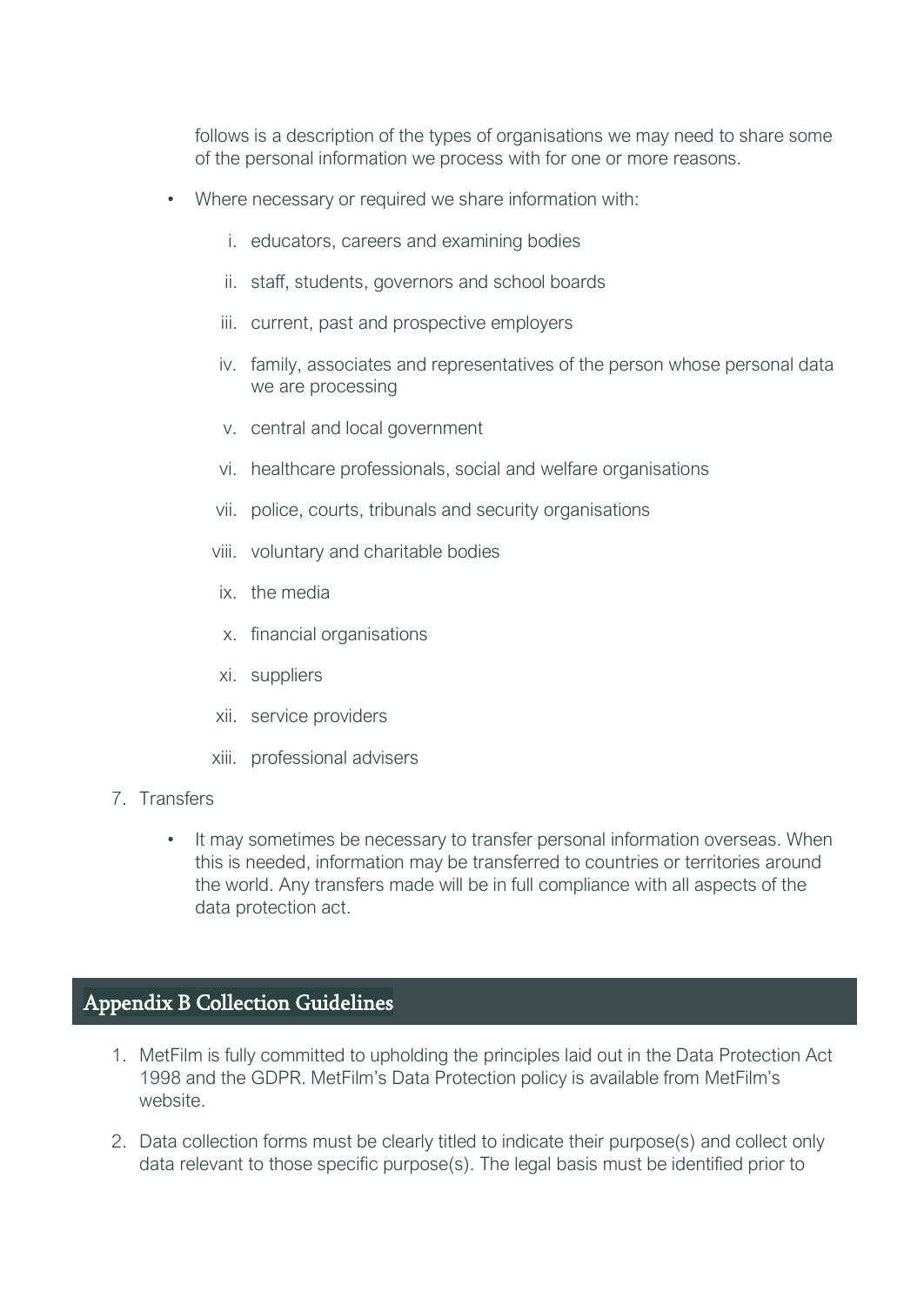data collection commencing, and the legal basis recorded on a 'Legal Basis for Data Collection' Form and stored in our SharePoint environment. All forms should include copy prior to the submission of data that sets out:

- 2.1 Who is collected the data
- 2.2 What the purpose of the data collection is for
- 2.3 How the data provided will be used by us
- 3. In addition, if any of the data may be transferred or used in ways that are not immediately obvious this must also be explained. Where any forms collect sensitive data (other than ethnic origin or disability information used solely for equal opportunities monitoring) the data subject's explicit consent to processing must also be obtained.
- 4. For this consent to be valid, the data subject must be aware of the purpose(s) behind the processing.
- 5. A Director must approve all data collection forms before they are used. Where small variations are made to forms, this approval is not necessary.

# <span id="page-23-0"></span>Appendix C Disclosure Guidelines

#### 1. Background

- 1.1.This section provides guidance on the main types of requests for student information and how to respond to them.
- 1.2.The students' handbook and enrolment form sets out the basis upon which MetFilm is collecting and disclosing student data and this should be referred to in the first instance.
- 1.3.The important thing to remember when dealing with requests for student information is that you cannot normally disclose anything without the student's consent, unless:
	- 1.3.1. There is a legal obligation to disclose,
	- 1.3.2. The disclosure is covered by an exemption under Data Protection Legislation,
	- 1.3.3. It is a serious emergency (e.g. the student or someone else might be harmed if you don't disclose)
- 1.4.The guidelines cover the disclosure of any individual's data, not just students. It is recommended that if you are in doubt you obtain advice from a Director. In all circumstances your first consideration should be what is in the interest of the data subject.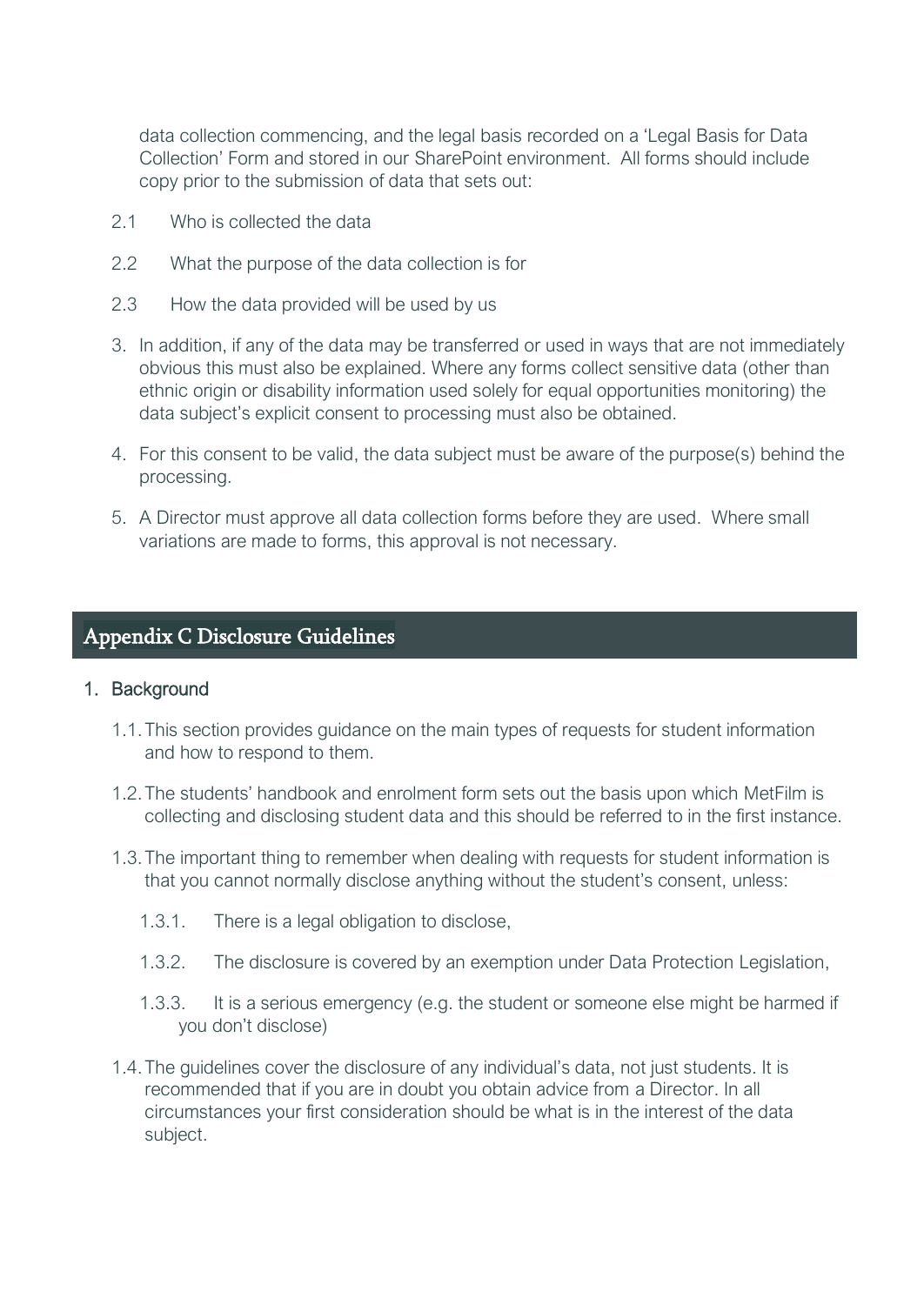# 2. Confirmation of Student status

2.1.Student status is regarded as personal data under Data Protection Legislation. Confirmation of whether or not an individual is a student of MetFilm is therefore considered to be unauthorised disclosure of personal data. If you are asked to confirm whether a named individual is a student of MetFilm you should offer to pass on any message without confirming or denying that the person is a student of MetFilm, or providing contact details. Suggested wording may be "if the person is a student of MetFilm I will pass on your details to them for them to contact you."

# 3. Confirmation of employee status

3.1.The same applies in relation to employees of MetFilm. Before disclosing personal information, you should always consider whether or not disclosure of the information is relevant to, and necessary for, the conduct of MetFilm business. For example, it would be appropriate to disclose a colleague's work contact details in response to an enquiry relating to their work function. However, it would not be appropriate to disclose a colleague's work details to someone who wished to contact them for non-work related matter

# 4. Circumstances where you may disclose personal information

- 4.1.The following are examples of circumstances where you may disclose personal information in accordance with the principles of Data Protection Legislation
	- 4.1.1. Where explicit consent has been given by the individual (data subject) (e.g. a student has signed a consent form for MetFilm to pass on their details to the external recruitment agency);
	- 4.1.2. Where the disclosure is in the legitimate interest of MetFilm (e.g. A tutor has concerns regarding one of their student's attendance and requests data relating to the student's attendance);
	- 4.1.3. Where MetFilm is legally obliged to disclose the data (e.g. HESA returns, ethnic minority and disability monitoring; UCAS);
	- 4.1.4. Where disclosure of data is required for the performance of a contract (e.g. informing Student Loan Companies of academic progress, attendance and performance.);

# 5. Circumstances where you may disclose personal information WITHOUT the Data Subject's consent:

- 5.1.You may disclose personal information without the data subject's consent ONLY in the following circumstances:
	- 5.1.1. Where disclosure is necessary for safeguarding national security.
	- 5.1.2. Where disclosure is necessary for the prevention or detection of crime,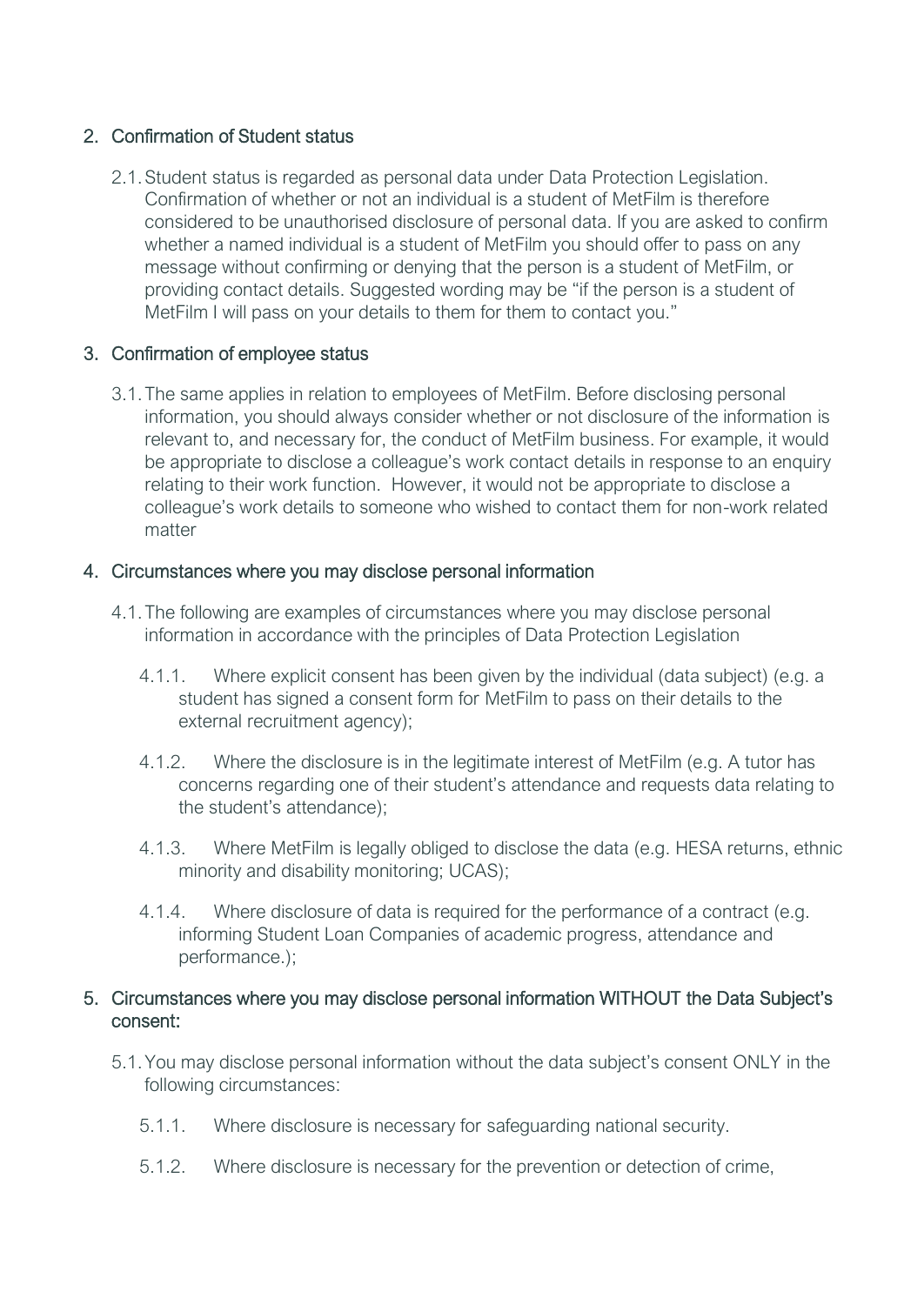including the apprehension or prosecution of offenders.

- 5.1.3. Where disclosure is necessary for the assessment or collection of tax or duty.
- 5.1.4. Where disclosure is necessary for the discharge of regulatory functions (including the health, safety and welfare of persons at work)
- 5.1.5. Where disclosure is necessary to prevent serious harm to the data subject or a third party.
- 5.2.Under these circumstances requests for disclosure of personal data MUST always be supported by appropriate paperwork. (e.g. official documentation stating that the information is required in support of an on-going investigation with the exception of condition 5 above (for the prevention of serious harm). Information regarding disclosure to the Police can be found in Appendix D.

### 6. Sensitive Personal Data

- 6.1.Stricter conditions apply before sensitive personal data can be disclosed to third parties. Sensitive data is information relating to the following:
	- 6.1.1. Race or ethnic origin
	- 6.1.2. Political opinions
	- 6.1.3. Religious beliefs
	- 6.1.4. Trade Union membership
	- 6.1.5. Health
	- 6.1.6. Sex life
	- 6.1.7. Criminal convictions or allegations of criminal conduct
- 6.2.Sensitive data should only be disclosed if one of the conditions in Schedule 2 (as set out above) AND one of the conditions in Schedule 3 are met. The most likely conditions of Schedule 3 applicable to MetFilm are:
	- 6.2.1. The student or member of staff has given their written consent.
	- 6.2.2. Disclosure is in the vital interests of the student or member of staff (e.g. information relating to a medical condition may be disclosed in a life or death situation).
	- 6.2.3. Disclosure is necessary for legal advice or proceedings.

# 7. Emergencies

7.1.Student/staff information can be disclosed in emergency situations where the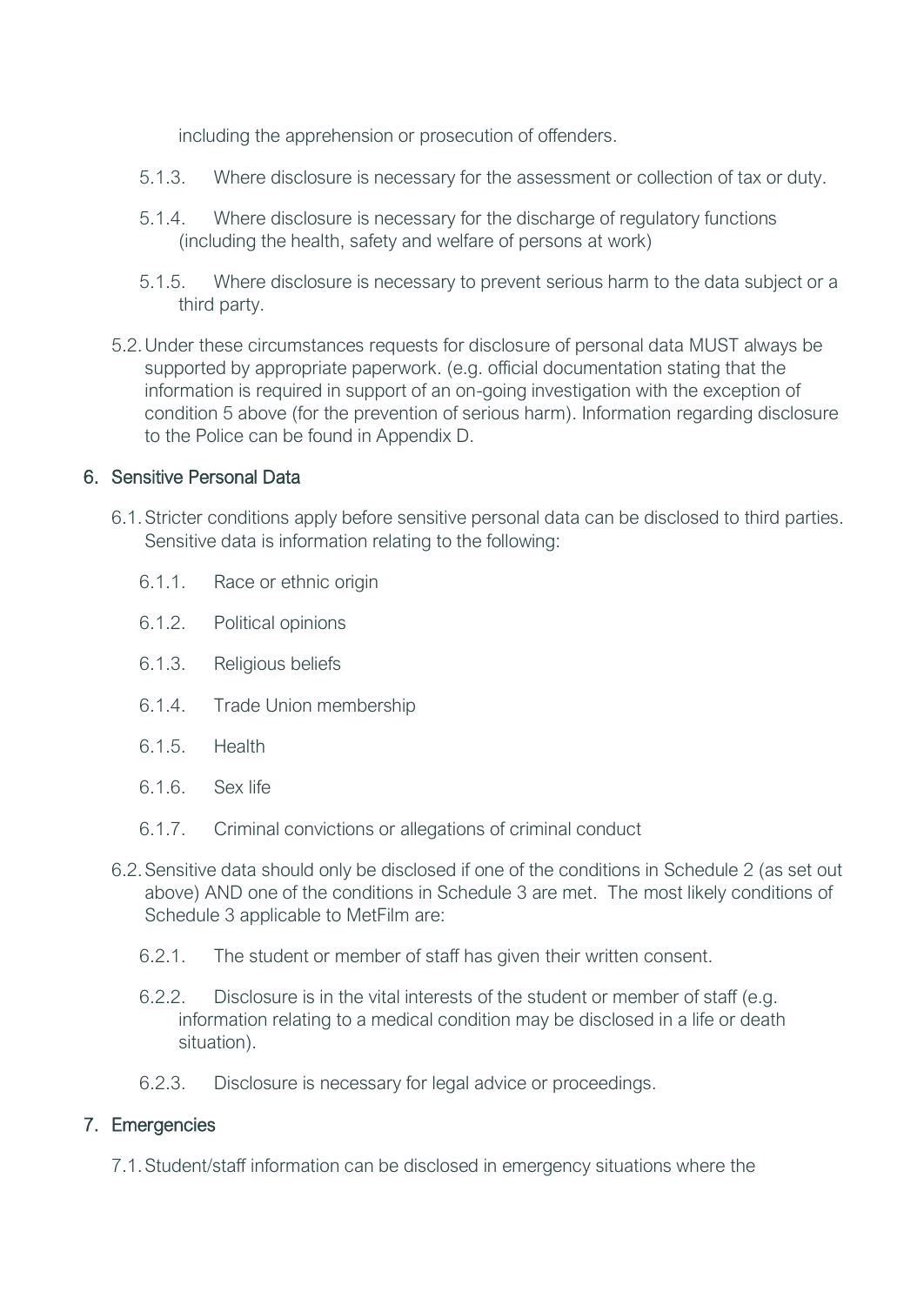student/staff member or someone else's life or health and safety might be at risk. Please ensure a record is kept of what information was provided and why and provide a copy to a Director.

# 8. Sharing Information with staff members

- 8.1.You may share personal data only on a 'need to know' basis within MetFilm. The question to consider before disclosing the information to colleagues is whether or not the information is necessary to allow the person to do their job. You must also consider whether the purpose for which the colleague wishes to use the personal data for is within MetFilm's notified purposes or consent has been provided by the data subject. If it is not, then you will require the consent of the data subject before you can disclose the information to the colleague. For example, a colleague from Marketing contacts you to request email addresses of graduates for the purposes of sending emails to graduates to participate in an advertising campaign on behalf of the business. You may not disclose the personal email addresses of graduates to Marketing without first obtaining consent from the graduates. As the purpose for which Marketing wish to obtain graduates personal details fall outside the original purposes for which the graduates had provided consent for disclosure of their personal information. In this instance, you may send an email on behalf of Marketing with details of their request to the graduates seeking consent as to whether they wish to have their personal details disclosed to Marketing.
- 8.2.If the information is sensitive personal data (e.g. disability or health information) you should not share it without the explicit consent of the data subject. This means that the data subject must be fully aware of who the information will be shared with and have given agreement to this. For example, you may pass on information to the graduation office regarding a student's disability needs to enable special arrangements to be made for the student to attend the ceremony only where the student has given consent for information to be disclosed about their disability.

# 9. External Disclosure Parents/Guardians/Friends

9.1.Parents, guardians, other family members or friends have no special right to personal information about the student. MetFilm has no obligation or responsibility to disclose personal information to the student's relatives even if they are contributing to tuition fees if the student has not given consent for their information to be disclosed. If you disclose personal information without the consent of the student this will be a breach of Data Protection Legislation.

# 10.Eighteen or Under

10.1. Where students are under eighteen years old, a member of staff may only contact a parent or guardian where that member of staff believes it is in the best interests of the student concerned to do so after full consultation with the student where possible. This contact may be in connection with the student's attendance, academic progress or performance and/or disciplinary proceedings for academic or non-academic offences.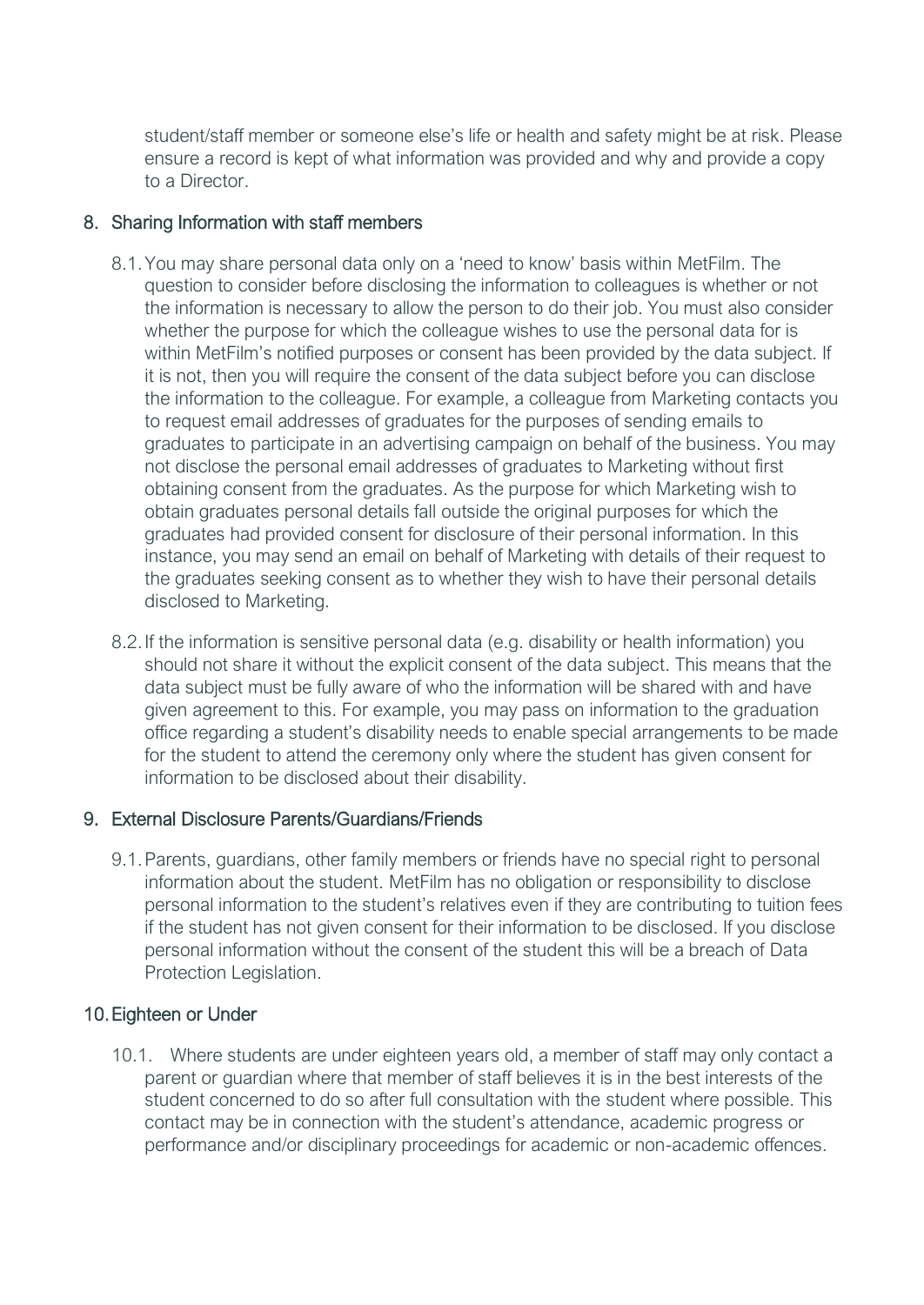10.2. No information about students over the age of 18 should normally be given to parents or guardians without the student's written permission.

#### 11.Where Parents seeks to pay fines or fees

- 11.1. If you confirm or inform parents or others of the amount owed this would involve a disclosure of student personal data. In these situations you have two options:
- 11.2. If you are able to verify the parent is acting on behalf of their son or daughter for example by asking for a reference number or the amount on an invoice you may confirm the amount and allow them to pay. You should not provide any further information (e.g. about the reason for a fine).
- 11.3. If it is not clear the parent is acting on behalf of their son or daughter you should be cautious and explain that we cannot normally provide information about fees etc. to other people, but they could arrange for their son or daughter to provide consent. Once you have the student's consent, it is acceptable to allow the parent to pay fees or fines.

# 12.Sponsor

- 12.1. Where a formal sponsorship agreement exists between the student and sponsor, MetFilm may disclose the students' academic records relating to their progression, attendance and performance to sponsors. Sponsors may be employers, training providers, Student Loan Company, or Research Council. Where the sponsor is a parent and no formal sponsorship agreement exists between the student and parents, you should not disclose the student's academic record without first obtaining the student's consent.
- 12.2. No information about students other than on the basis set out above should normally be given to sponsors without the student's permission.
- 12.3. Whilst MetFilm may disclose the student's academic records without consent from the student provided there is a formal sponsorship agreement, it is good practice to ensure that the student has provided consent for the disclosure of their academic records to their sponsor.

#### 13.Disclosure to the Police

- 13.1. There is no compulsory requirement to disclose to the Police in the absence of a court order requiring information. There is an exemption in Data Protection Legislation which enables MetFilm to disclose information to the Police without the student's (data subject) consent. The exemption enables disclosure for the purposes of 'the prevention or detection of crime' and 'apprehension or prosecution of offenders'.
- 13.2. Requests by the Police are processed centrally by the Head of Registry. You should only disclose personal information about a student or staff member in an emergency situation and only if the Police have confirmed they need to speak to a named individual in connection with a criminal investigation and failure to provide the information would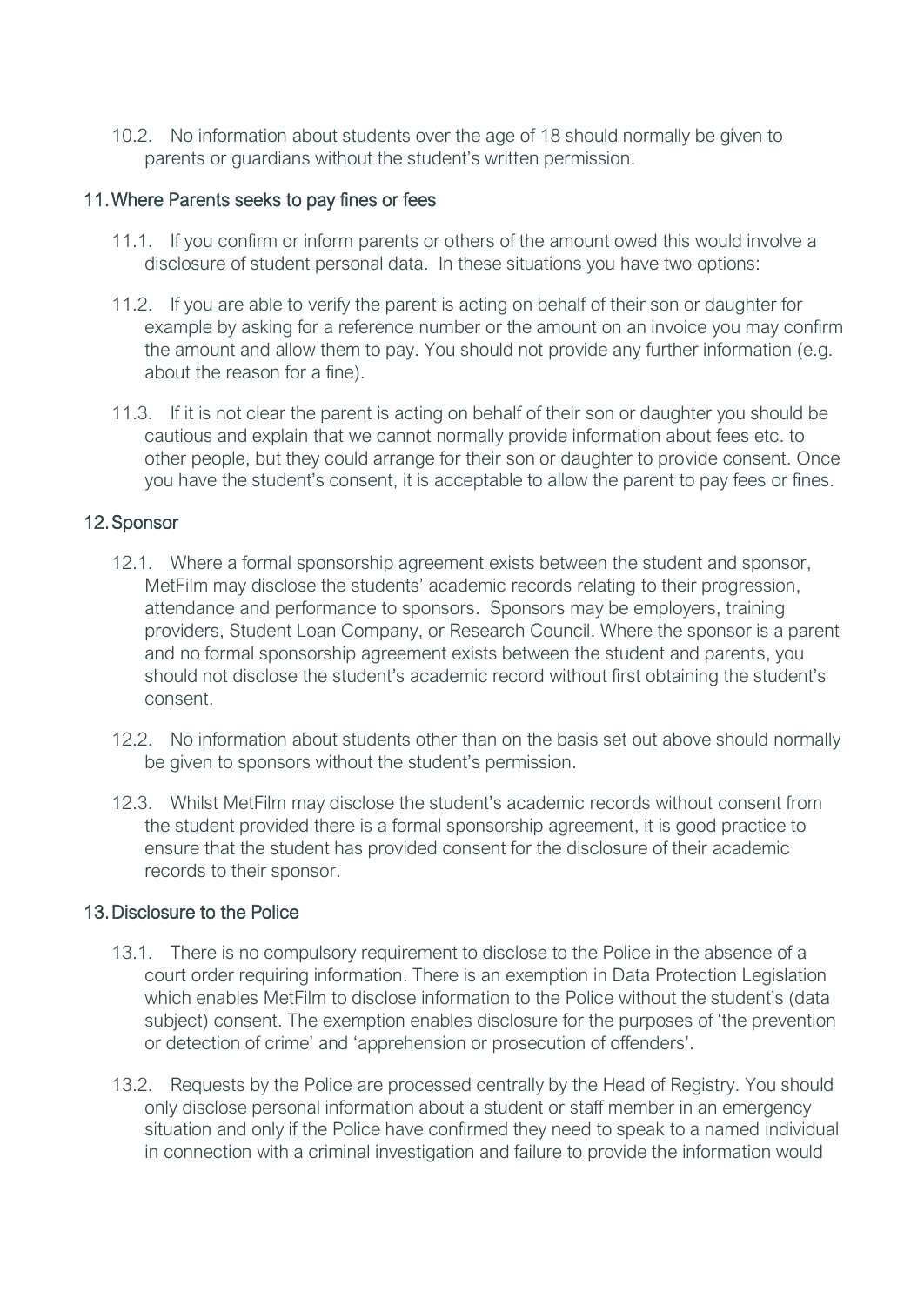prejudice the investigation. In all other circumstances you must forward the Police request to the Head of Registry

13.3. YOU should NOT release information to the Police over the telephone. Request for disclosure by the Police must be made in writing. Most Police forces will have their standard request form. The request must include a statement confirming that the information is required, a brief outline of the nature of the investigation, the student's or staff member's role in the investigation and the signature of a Director. This information should be provided to the Head of Registry.

# 14.Council Tax

- 14.1. There is no legal obligation to disclose student information to council tax officers, however, there is an exemption in Data Protection Legislation (the same exemption used for Police requests) to enable MetFilm to disclose information to the Council without the student's consent
- 14.2. The exemption allows disclosure of personal information for the purposes of enabling the collection or assessment of tax. Requests by the council are processed centrally by the Head of Registry. If you receive a request for details of a student's personal information from the council forward the request to the Registry Team.

# 15.UK Visa & Immigration (Previously UK Borders Agency)

- 15.1. MetFilm has a legal obligation to disclose international students' personal data to the UK Visa & Immigration Agency. International students are advised that their personal information will be disclosed to the UK Visa & Immigration Agency at registration in the Student Terms & Conditions and consent is deemed to have been provided by the International student upon acceptance of the Terms and Conditions.
- 15.2. The UK Visa & Immigration Agency request for personal information should be made in writing either on headed paper or from an official email address. Where the request for information is by email, the email verification procedure should be followed. You need to:
	- 15.2.1. Check the email is a valid address and that it is from an official email account;
	- 15.2.2. Call the telephone number displayed on the email request to confirm the identity of the person requesting the personal data and that they are from the organisation they claim to be representing.
	- 15.2.3. Once you are satisfied the request is genuine, you may respond by email to the request for personal information.
	- 15.2.4. The request for information must be about a specific named individual.

# 16.Child Support Agency

16.1. The Child Support Agency has power to obtain certain information. This will depend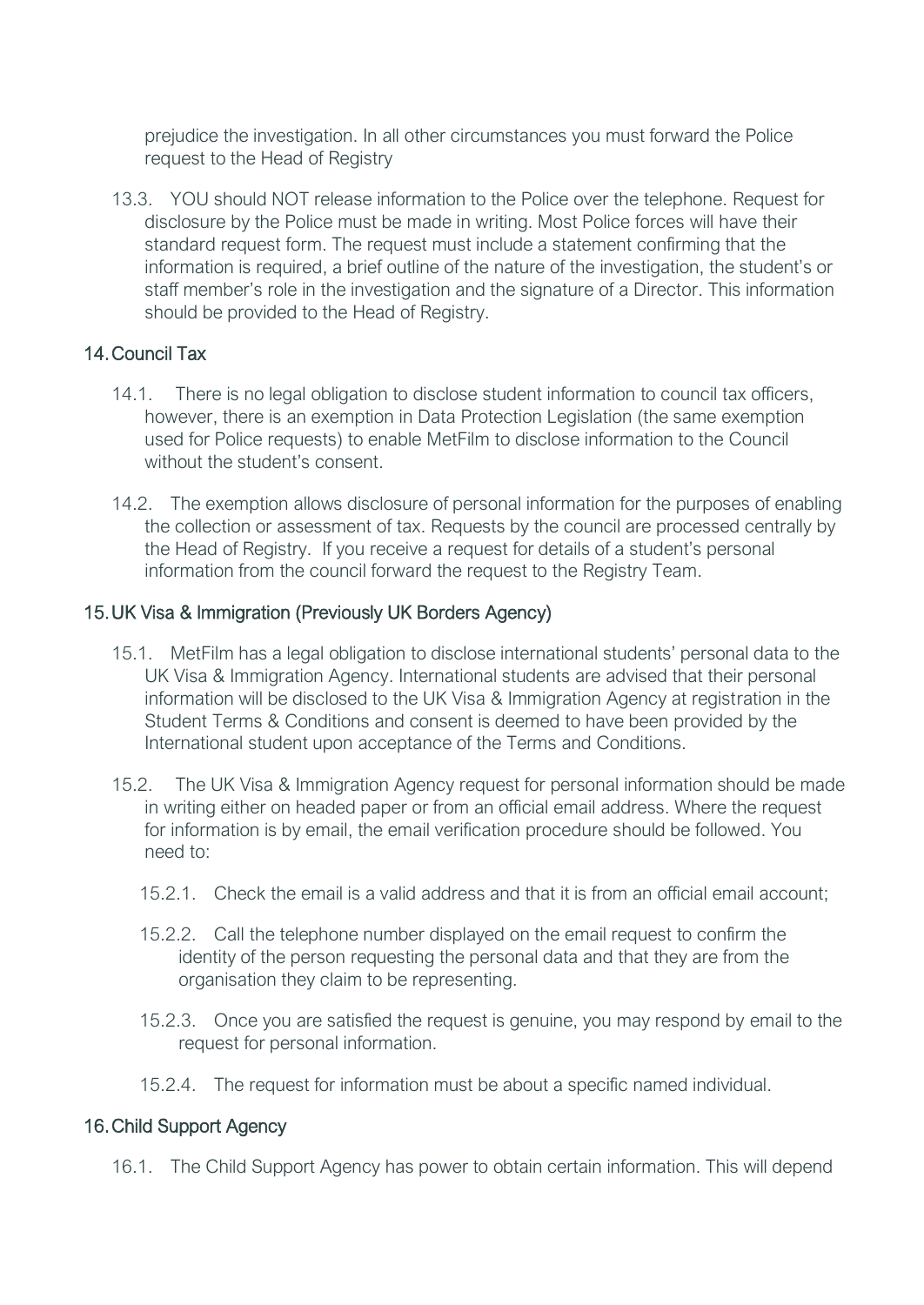on what legal powers they are relying on. If you receive a request from the Child Support Agency, please provide the standard response set out in paragraph 21 below and refer the matter to the Head of Registry

### 17.Department of Work & Pensions/Job Centre Plus

17.1. MetFilm is legally required to provide the DWP with information in some circumstances in relation to benefit fraud investigations. The request should specify these legal powers and explain why the information is required. Use standard response if unsure (see paragraph 21).

### 18.Local Education Authorities

- 18.1. MetFilm has a statutory duty to disclose limited information such as students' registration status to the Local Education Authorities who assess an undergraduate students' eligibility for fees and loan agreements. Students are informed of MetFilm's disclosure obligation at registration.
- 18.2. Disclosures to the Local Education Authority should be limited to the facts. Sensitive data (e.g. health) cannot be disclosed to Local Education Authority without the student's consent.

#### 19.Academic Partnership Arrangements

- 19.1. Academic partnership arrangements with other colleges and educational providers would necessarily involve the sharing of student information. When sharing student information with partners it is important to ensure:
	- 19.1.1. You only share the minimum amount of student information required
	- 19.1.2. If any sensitive personal data is to be shared, you must ensure you have the student's consent
	- 19.1.3. Information must be shared securely
	- 19.1.4. You have agreed who will keep student information and for how long.

# 20.Disclosure to current and prospective employers and educational institutions

20.1. MetFilm regularly receives requests for information about current or former students from potential or current employers and educational institutions conducting background checks for job or course applications. Although disclosure in these circumstances will usually be in the best interests of the student, you should still ensure that consent from the student has been obtained. The information disclosed should be kept to a minimum – usually registration status and/or award.

# 21.Work placements & Exchanges with other institutions

21.1. Where students undertake work placements or exchanges with other institutions,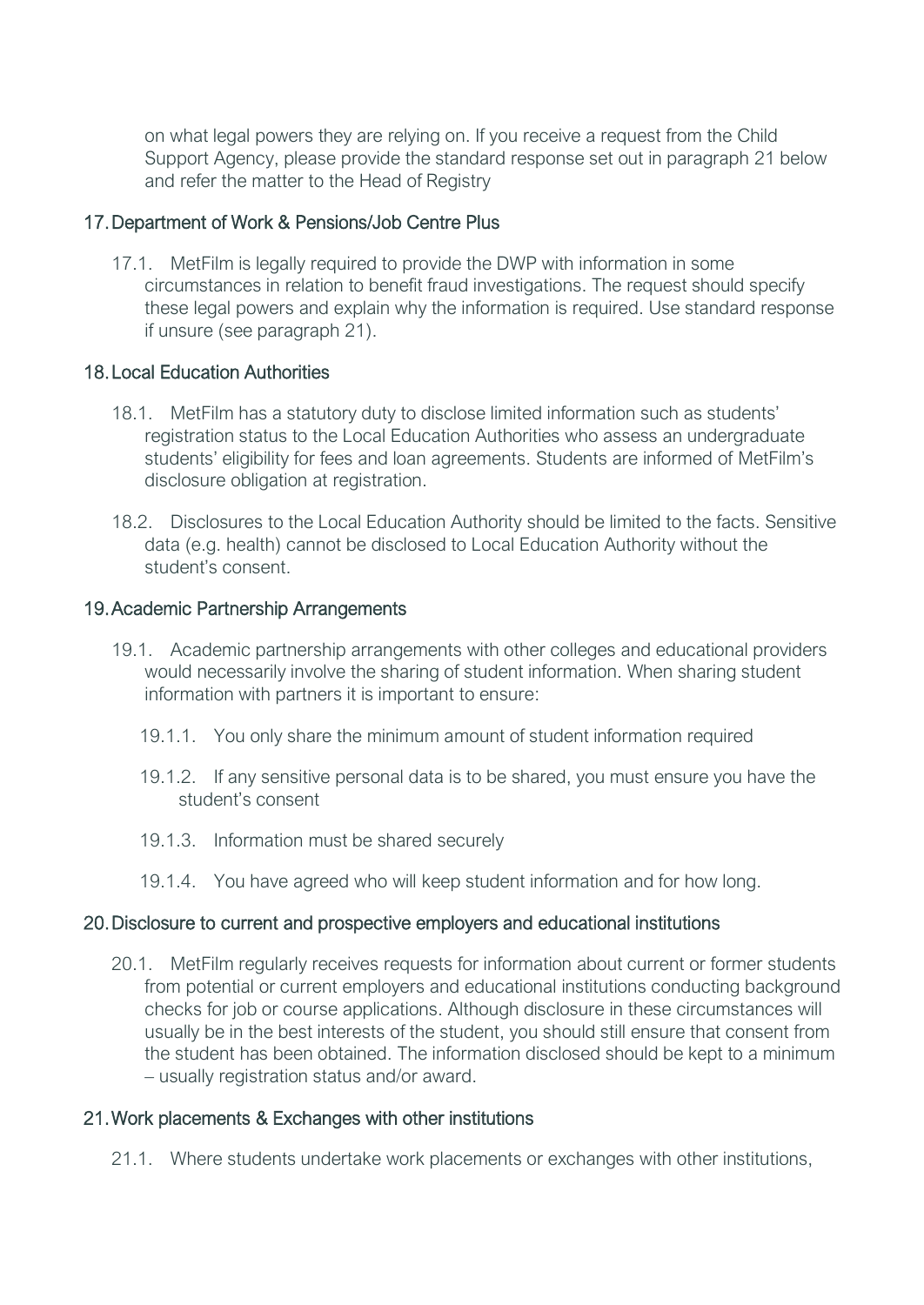this will involve limited sharing of student personal data between MetFilm and the third party. Students should be made aware of such disclosure and requested to sign a consent form before the placement or exchange begins.

### 22.Survey/Research Organisations

22.1. You may be approached by surveys or research organisations for a list of student addresses or emails for them to market their services or circulate a survey. You must NOT provide this information but can offer to mail the information/survey on their behalf. If you do decide to undertake a host mailing, you should include a statement explaining the context of the mailing and reassure students that their personal data have not been released to the third party. You should also include an option for the student to opt out of receiving such mailings.

### 23.Standard response if uncertain if data can be provided to a third party

- 23.1. The following standard response should be used whenever you receive a request for personal data from a third party and you are uncertain whether you can provide the information.
- 23.2. Please adapt the wording as appropriate depending on the request for information.

"As you will understand, MetFilm has responsibilities under Data Protection Legislation to safeguard the information we hold in respect of our students. Please could you provide me with some further information as follows: -

- if you have the individual's consent to the disclosure please provide evidence for this (for example, a copy of the relevant section of an application form if applicable);
- if you have a statutory power to request the information, please provide details of the relevant legislative provision;
- if the disclosure is covered by an exemption under Data Protection Legislation, please could you quote this and explain why it is applicable.
- If there is any other reason why you feel MetFilm should provide the information you request, please could you provide further details".

# <span id="page-30-0"></span>Appendix D Using Personal Data for Direct Marketing

1. Under Data Protection Legislation an individual has the express right to object to the use of their personal data for direct marketing purposes. 'Direct Marketing' is defined in the Act as the communication of any advertising or marketing material which is directed to particular individuals.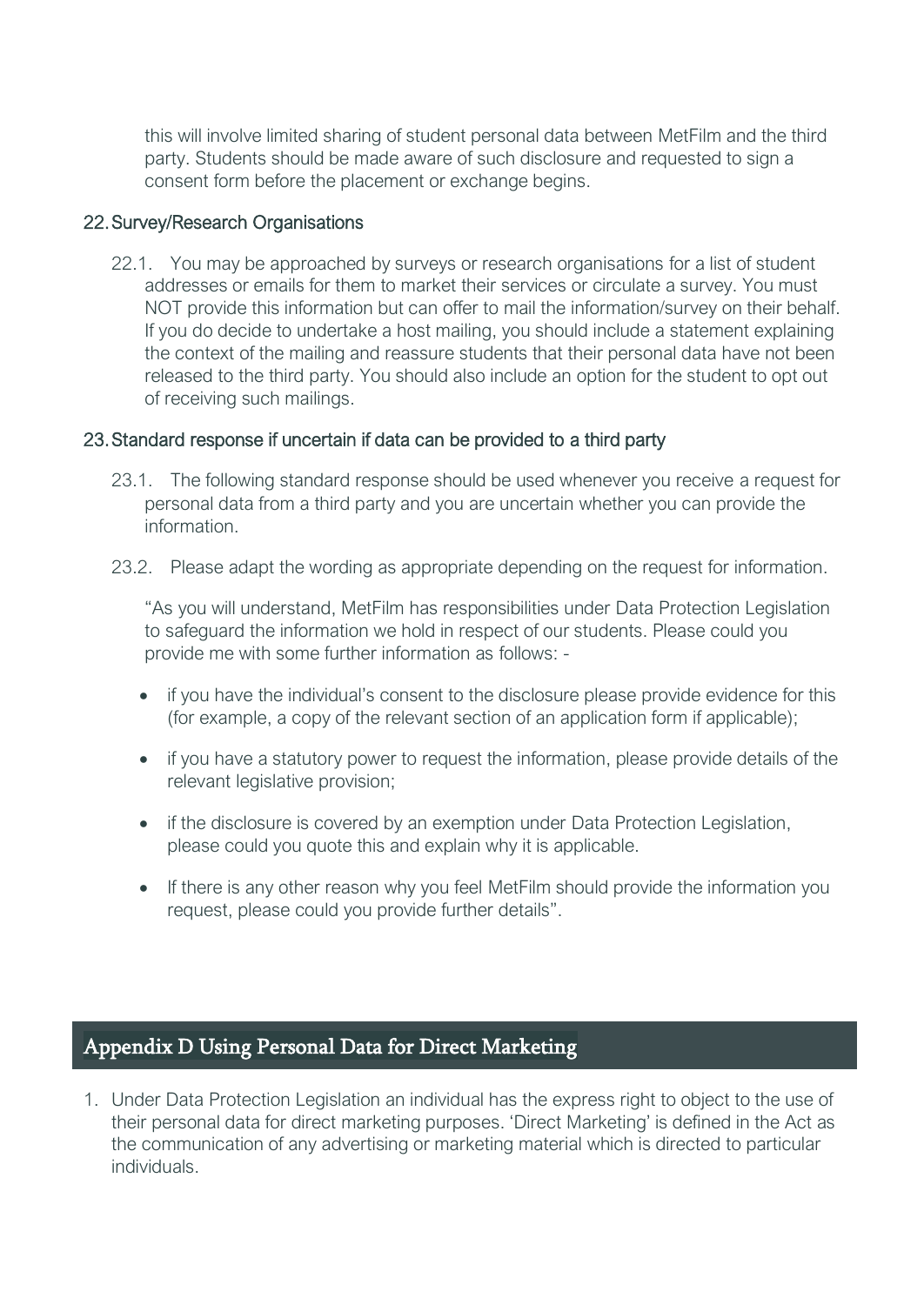- 2. It is best practice for the direct marketer to inform the Data Subject of this right, and the Information Commissioner expects this. MetFilm provides students with an 'opt- out' option on the Application and Enrolment forms allowing students to indicate their desire to exercise this right. If MetFilm direct markets to an individual who has exercised this right it is in breach of the Act. It is therefore important to check the student records before sending out any marketing material.
- 3. If an individual has exercised this right the only marketing material MetFilm could send them would be in response to a specific request. For example where a student has ticked the 'opt-out' box on their Enrolment form, and subsequently requests a part-time prospectus, in this case MetFilm could send a part-time prospectus, but no other material. Data collection forms where the data collected may be used for direct marketing must clearly state this. MetFilm must also inform the data subject of their right to prevent processing for direct marketing purposes. For example by including a phrase such as "We may wish to send you promotional/advertising material about our other courses/services. If you would prefer us not to do this please tick this box?"
- 4. Direct marketing by electronic means (i.e. by email or by SMS text message) is governed by different rules set out below.
- 5. If you intend to direct market an individual, who is not currently a student, by electronic means, they are required to opt in. MetFilm must provide the tick box as above, but the wording must read "We may wish to send you information or contact you about our other courses/services by email, phone or text message. If you would like us to do this please tick this box?"
- 6. If you intend to direct market via these media, to an individual who is already our student, information related to the service we already provide them then that is allowed. E.g. Texting an advert for a course to an individual currently studying with us. Assuming that student has not opted out when providing us their data.
- 7. In addition, any direct marketing that does take place must include a note stating that the marketing is from MetFilm and that individuals have a right to prevent processing for direct marketing purposes.
- 8. In order to fulfil our obligations to data subjects we must maintain up-to-date databases that allow us to remove or otherwise exclude individuals who have exercised their right to prevent processing. The Pardot database of student data is maintained as the most accurate record of students' wishes in this regard.

# <span id="page-31-0"></span>Appendix E Reference Guidelines

# 1. Introduction

1.1.There is no specific legal obligation on MetFilm to provide a reference for an employee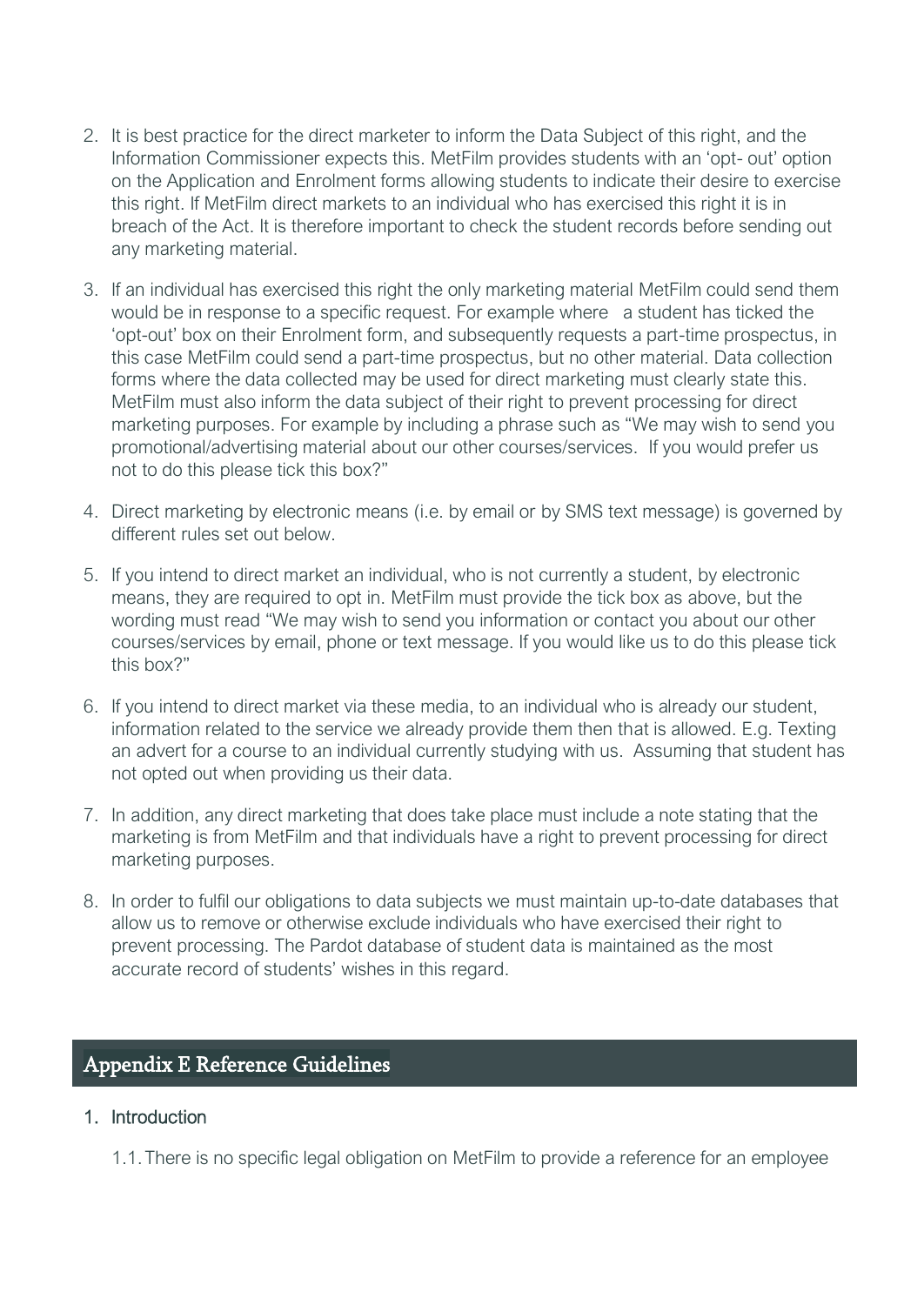or former employee as there is not a requirement in the contract of employment, but MetFilm could be subject to a claim for discrimination if it refused to provide a reference for reasons relating to sex, race or disability. Nevertheless, as a good employer, it is standard practice to give a reference to an employee upon request.

#### 2. Accuracy of References Responsibilities of Staff

- 2.1.It is the duty of the referee writer to exercise reasonable care and skill in providing a reference. The writer should take reasonable steps to:
	- 2.1.1. Ascertain that the information on which the reference is based is factually correct. Even if the reference writer honestly believes the inaccurate statements to be true, he/she may still be negligent if reasonable steps have not been taken to check the veracity of statements.
	- 2.1.2. Check whether an agreed reference has been placed on the individual's file with the relevant Human Resources Adviser
	- 2.1.3. If the writer chooses to express opinions about the subject of the reference, they should ensure that the opinions expressed are reasonable in the circumstances and can be justified. Opinions are, by their very nature, subjective but they must be arrived at reasonably. The person expressing the opinion should always ask whether, if called upon to do so, he/she could justify why he/she holds those opinions – i.e. whether the opinion has a proper basis in fact. Statements of opinion should not be presented as statements of fact.
- 2.2.There is nothing to prevent the reference writer from showing the subject the reference before submitting it. Their consent will ensure compliance with Data Protection Legislation.
- 2.3.Create a fair impression overall. This might mean putting certain factual matters into context where not to do so would create a misleading impression. Having checked the factual accuracy of statements and the reasonableness of opinions contained in the reference, the writer should "stand back" and ensure that the effect of the whole reference is fair and not misleading. A reference writer who is negligent in the above respects will render MetFilm liable for any loss, which the employee incurs as a direct result of inaccurate statements, opinions or impressions.
- 2.4.Where the person providing the reference has limited knowledge of the subject, this should be clearly stated.
- 2.5.In appropriate cases MetFilm may make the provision of a reference conditional upon a disclaimer of liability to the subject and to the recipient.
- 2.6.Whilst it may sometimes be tempting to provide a reference that portrays the employee/student in a better light than is justified this should not be done since a reference which is unduly favourable could potentially leave MetFilm vulnerable to a claim for damages from the recipient of the reference.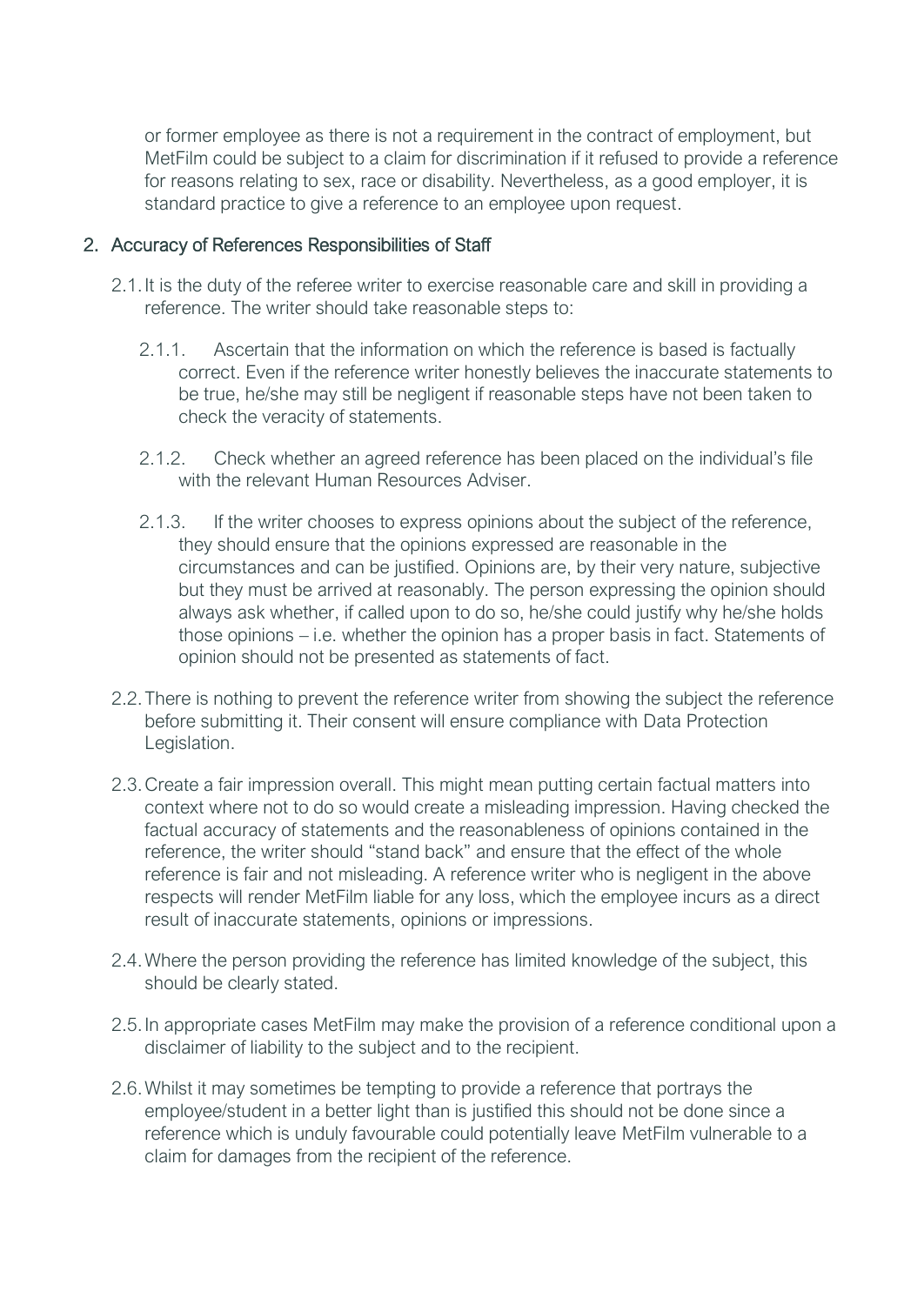# 3. "In Confidence"

3.1.Many references are written and received "in confidence". If, however, there is a claim for damages the reference may have to be disclosed. It should also be noted that references received would have to be disclosed in the event of a subject access request by the data subject. Reference writers need to be aware of this when drafting references.

# 4. Equality & Diversity and References

- 4.1.It is unlawful to discriminate on grounds of race, sex, disability, sexual orientation, religion or belief, part-time status, fixed term employment contract status or trade union membership or activity. It is specifically unlawful to instruct, procure, induce, comply with, or knowingly aid, an act of unlawful discrimination.
- 4.2.In giving references, care should be taken to avoid overt or covert, intentional or unintentional acts of unlawful discrimination. This is particularly the case where opinions not based on any objective evidence are sought or offered on the suitability of applicants. Opinions should, therefore, be capable of being backed up by objective evidence.

#### 5. Access to references

5.1.MetFilm's Policy of allowing staff open access to their personnel file and the right of students under Data Protection Legislation to make a subject access request means that the references MetFilm receives will always be accessible to the subject. Reference request forms sent out from MetFilm should therefore make this clear to the referee.

# <span id="page-33-0"></span>Appendix F Examinations and Assessments

In general, students are entitled to all personal data relating to the exam and assessment process. However, there are a number of exemptions which apply in some circumstances: -

#### 1. Examination/coursework results

1.1.Students are entitled to information about their exam results and assessment marks. However, they are not entitled to this information before the normal publication process. If a student makes a Subject Access Request for this information prior to the official publication of exam results, you have five months in which to provide the information (this allows time for the marks to be published by the time the request is answered) or forty days following the publication of the results, whichever is the shorter.

#### 2. Examination Scripts

2.1.Exam scripts (or other written assessments) are exempted from Subject Access Requests. This means that MetFilm is NOT obliged to provide students with copies of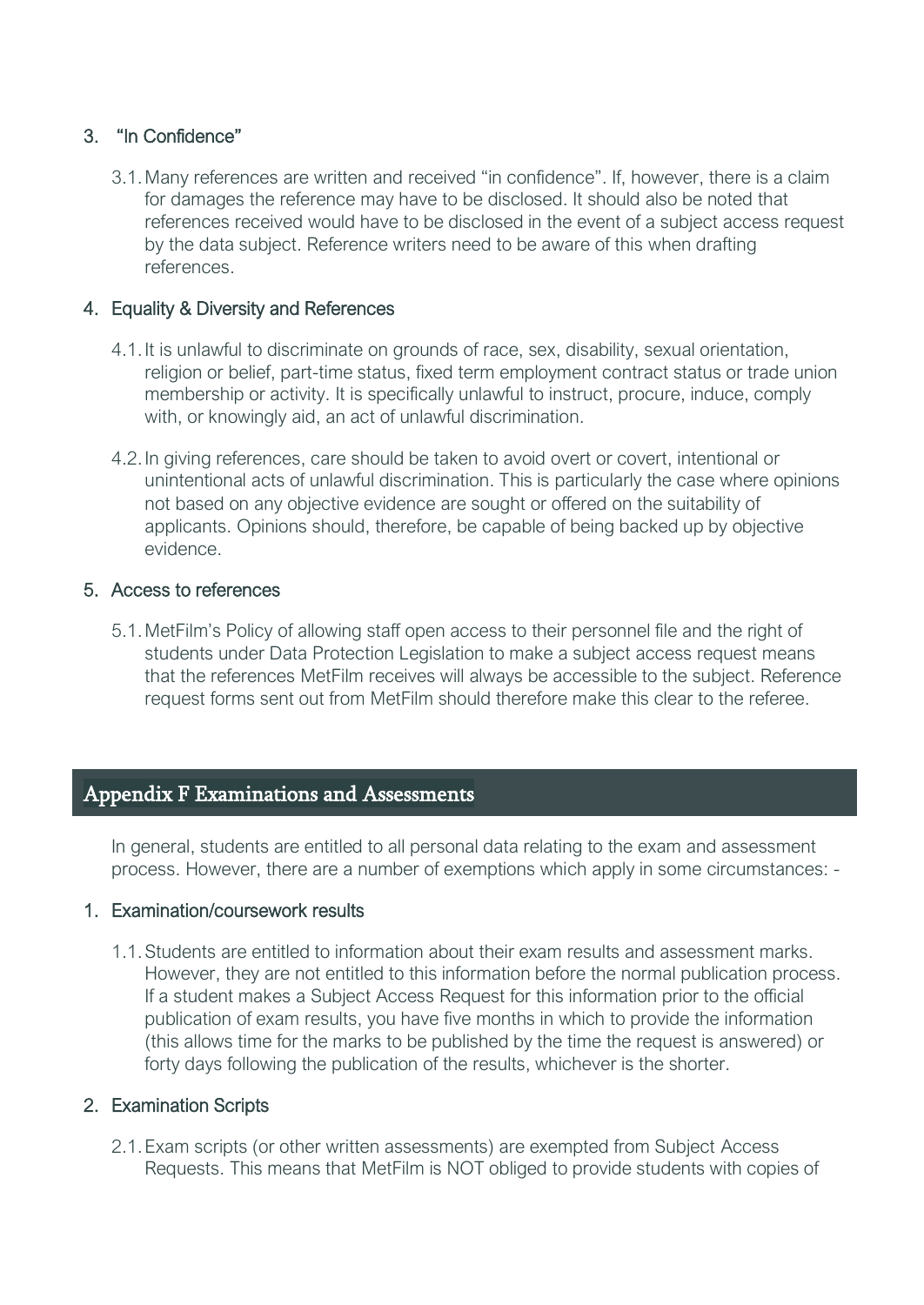exam scripts.

### 3. Examiners Comments

- 3.1.Although exam scripts are exempt from disclosure, comments made by examiners are not. This means students are entitled to see any comments made by internal or external examiners. Where comments are made on the actual examination script and the department chooses not to disclose the script, the examiners comments must be reproduced onto a separate form. It must be in an "intelligible form". It is therefore recommended that comments be made on attached sheets rather than directly on examination scripts.
- 3.2.Examiners are reminded that their comments are disclosable to students, all comments need to be justified and no careless remarks should be made on exam scripts, in emails/memos to colleagues or on mark sheets. Any informal notes made in the course of marking an examination script or coursework should be securely disposed of once the final mark has been agreed and there is no genuine need for the notes to be retained.

### 4. Examination board minutes and related documentation

4.1.Any references to identifiable students in examination board minutes or similar documents will be disclosable to students under Data Protection Legislation

### 5. Publication & Release of Results

5.1.Examination results, (which include coursework marks, module marks and interim tests) are personal data and therefore should not be disclosed to third parties without consent. Where MetFilm publishes results for example via public notice-boards, Graduation Programme, or announcements of results including classification at graduation ceremonies, MetFilm has an obligation under Data Protection Legislation to notify students prior to the publication and provide a mechanism through which they can object to their results being displayed in all or any particular form. Registry will undertake to email students to explain, where, and how, students may expect to see their results published and to advise MetFilm if they do not wish to have their results published accordingly.

# <span id="page-34-0"></span>Appendix G Telephone Guidance

These guidance notes are intended to provide guidance for staff who deal regularly with telephone calls from third parties requesting personal data on students and staff.

# 1. Internal disclosure within MetFilm by Telephone

1.1.Care must always be taken before disclosing student or staff personal information to work colleagues regardless of whether they are within or external to your department.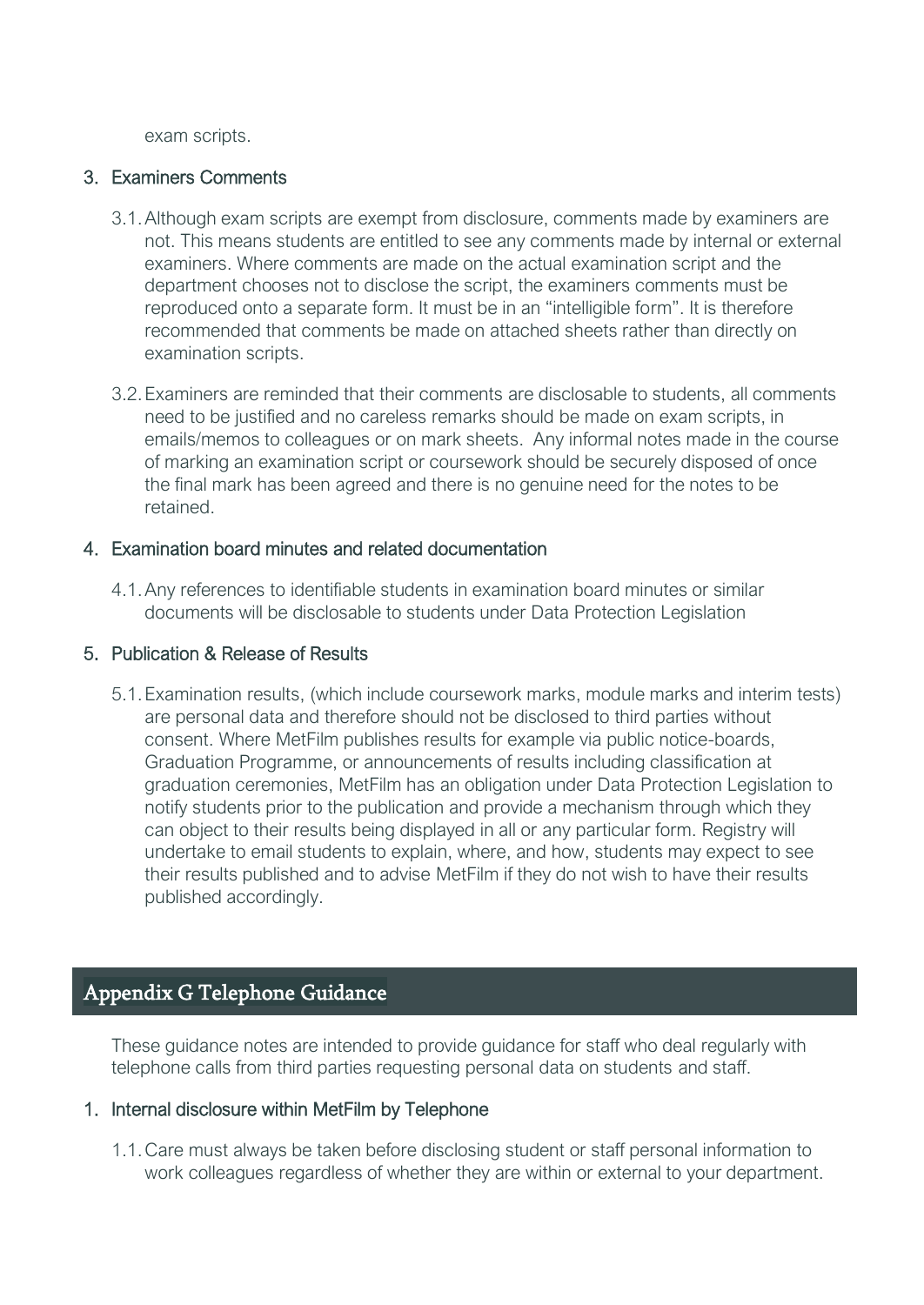- 1.2.Data Protection Legislation only allows you to disclose personal data to colleagues if they have a "legitimate interest" in the data concerned. However, no definition of "legitimate interest" is provided within Data Protection Legislation, you will therefore need to determine on a case by case basis whether they have a legitimate interest by asking the question "whether or not the information is necessary to enable them to perform their job". You should also consider the level of detail disclosed which is necessary for them to perform their job.
- 1.3.Before consideration of the "legitimate interest" criteria, you must be satisfied that consent has been provided by the Data Subject for the purpose(s) to which the request is based on. Where the Data Subject is a student consent may be provided in the Student Terms and Conditions or other consent forms.
- 1.4.Provided you are satisfied with the above, in the event where you are able to identify the member of staff over the telephone from their voice and you are satisfied they have a legitimate reason for making a request for the personal information, you may disclose over the telephone. Please ensure that when disclosing the information over the telephone you are not inadvertently disclosing the information to other members of staff. This is particularly important in the case of sensitive personal data and when working in an open plan office.
- 1.5.If you are unsure of the identity of the member of staff making the telephone enquiry, you should ask them to put the request in writing by email. Keep the written request as background evidence should the disclosure be questioned at a later stage.

# 2. External Disclosure outside MetFilm by Telephone General

- 2.1.In general, personal information should not be disclosed over the telephone EXCEPT in exception circumstances or emergencies, where the health or welfare of the Data Subject is at stake.
- 2.2.It is strongly advised that you ask enquirers to submit their request in writing (where appropriate on headed paper). This will enable you to check whether or not the request is legitimate and where appropriate obtain consent for the disclosure from the Data Subject. You should reply to the request in writing where ever possible.

# 3. Exceptional Circumstances

- 3.1.In exceptional circumstances such as emergencies, time constraint and other factors it may be necessary to disclose information over the telephone. Information may only be given over the telephone or to personal callers after establishing the true identity of the caller e.g. by using dial-back or taking a telephone number and calling the individual back and by asking security questions to confirm the following information about the Data Subject
	- 3.1.1. their unique identifier (UCAS no, staff or student number),
	- 3.1.2. name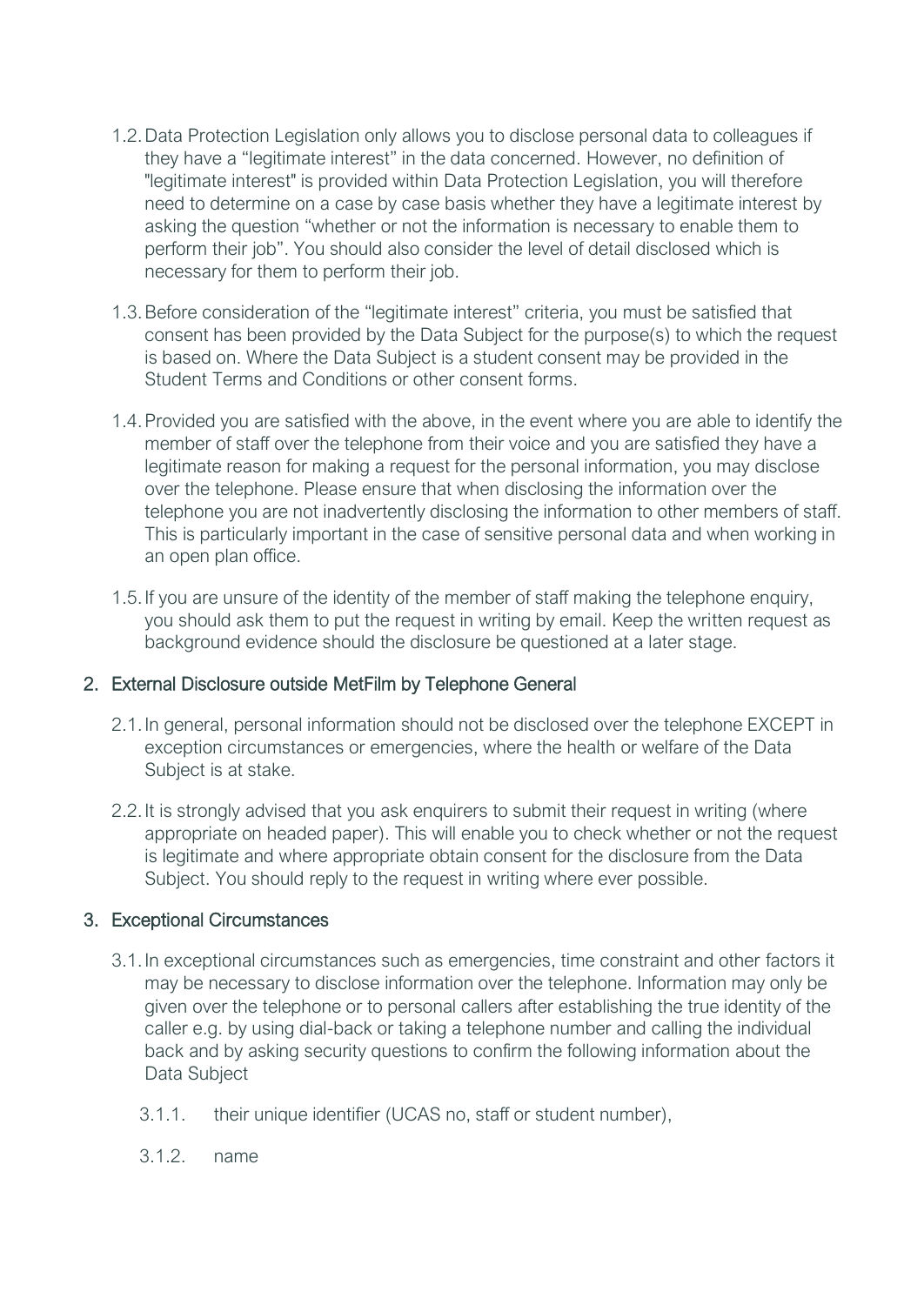### 3.1.3. address

- 3.1.4. data of birth
- 3.2.Before you disclose the personal data, you should take a contact number and ring the enquirer back to ensure the caller is who they say they are.
- 3.3.A written note of the information disclosed must be sent to a Director.

### 4. What to do if someone calls claiming to be a student

4.1.You may receive telephone calls from individuals claiming to be students and asking, for example, for their examination results. Unless you are 100% sure that the person on the line is who they claim to be, you should not disclose information over the telephone. You should ask security questions (as set out above) to confirm their identity before proceeding with the call.

# <span id="page-36-0"></span>Appendix H Funding Body Purposes

MetFilm is required to provide statistical information on its students and staff to its funding bodies, Higher Education Statistics Agency ("HESA"), The Skills Funding Agency ("SFA"), and Health Education England.

#### 1. Higher Education Statistics HESA

- 1.1.Some information about students held by MetFilm will be sent to the Higher Education Statistics Agency ("HESA"). Student records will be added to a database which will be passed to the central government departments and agencies and devolved administrations which require it to enable them to carry out their statutory functions under the Education Acts. It will also be used in anonymised form for statistical analysis by HESA and the above bodies resulting in publication and release of data to other approved non-statutory users. These may include academic researchers and commercial bodies.
- 1.2.Students may wish to note that their contact details will not be made available to HESA, their names will not be used or included in its statistical analysis and precautions are taken to minimise the risk that individual students will be able to be identified from the data. Neither statutory nor non-statutory users of the HESA data will be able to use the data to contact students.
- 1.3.Under Data Protection Legislation students have the right to a copy of the data held about them by HESA, for a small fee. If students have any concerns about, or objections to, the use of data for these purposes, they should contact HESA at www.hesa.ac.uk or by writing to 18 Royal Crescent, Cheltenham, GL50 3DA.
- 2. The Skills Funding Agency The SFA have asked us to provide the following information for